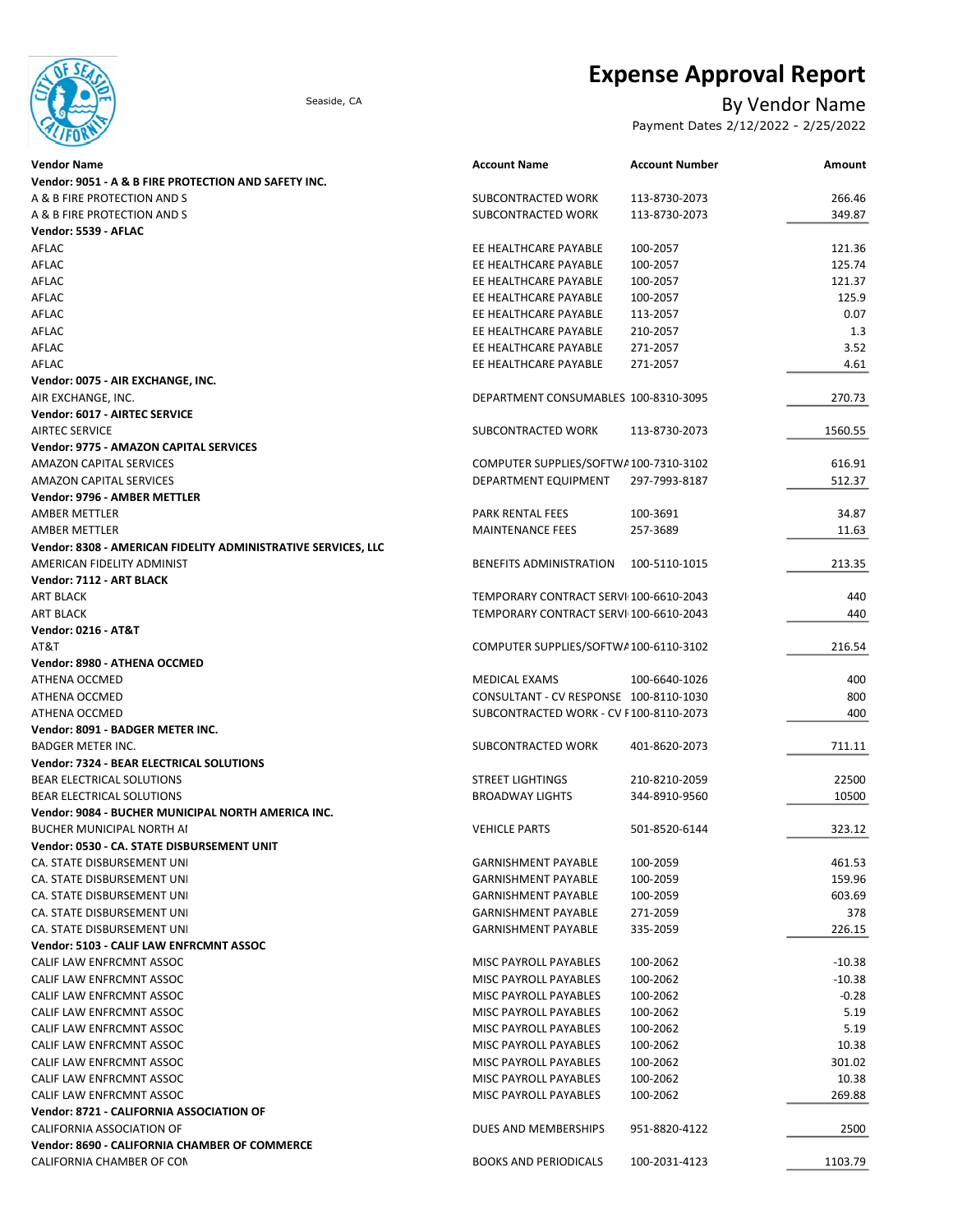| Vendor: 7918 - CALIFORNIA JOINT POWERS INSURANCE AUTHORITY |                                         |               |          |
|------------------------------------------------------------|-----------------------------------------|---------------|----------|
| <b>CALIFORNIA JOINT POWERS IN:</b>                         | WORKERS' COMP RECOVERY 502-3711         |               | 14511.18 |
| Vendor: 0501 - CALIFORNIA-AMERICAN WATER                   |                                         |               |          |
| CALIFORNIA-AMERICAN WATEI                                  | <b>WATER</b>                            | 100-8310-5133 | 2573.48  |
| CALIFORNIA-AMERICAN WATEI                                  | <b>WATER</b>                            | 100-8440-5133 | 4208.69  |
| CALIFORNIA-AMERICAN WATEI                                  | <b>WATER</b>                            | 210-8420-5133 | 2952.56  |
| CALIFORNIA-AMERICAN WATEI                                  | <b>AFFORDABLE HOUSING</b>               | 973-9710-9526 | 75.51    |
| Vendor: 8557 - CLAUDIA WHITE                               |                                         |               |          |
| <b>CLAUDIA WHITE</b>                                       | <b>SENIOR TRIPS</b>                     | 251-3687      | 25       |
| Vendor: 8426 - CliftonLarsonAllen LLP                      |                                         |               |          |
| CliftonLarsonAllen LLP                                     | <b>CITY AUDIT</b>                       | 100-5110-1025 | 3150     |
| Vendor: 8493 - CORODATA RECORDS MGMT., INC.                |                                         |               |          |
| CORODATA RECORDS MGMT.,                                    | <b>CONTRACT SERVICES</b>                | 100-2021-2075 | 425.27   |
| Vendor: 7044 - CSG CONSULTANTS, INC.                       |                                         |               |          |
| CSG CONSULTANTS, INC.                                      | SRD PHASE II ENCLAVE SHEA H 601-2312    |               | 14430    |
| Vendor: 6818 - DE LAGE LANDEN                              |                                         |               |          |
| DE LAGE LANDEN                                             | <b>COPIER SERVICES</b>                  | 100-5110-2044 | 500.35   |
| Vendor: 7170 - DEAN PAXTON                                 |                                         |               |          |
| <b>DEAN PAXTON</b>                                         | <b>CONSULTING COSTS</b>                 | 670-2130-1030 | 2400     |
| Vendor: 0988 - DEL REY CAR WASH                            |                                         |               |          |
| DEL REY CAR WASH                                           | <b>OTHER EXPENSE</b>                    | 501-8510-2078 | 44       |
| <b>Vendor: 1020 - DEPARTMENT OF TRANSPORTATION</b>         |                                         |               |          |
| DEPARTMENT OF TRANSPORT/                                   | TRAFFIC SIGNAL MAINTENANC 210-8210-2077 |               | 1140.53  |
| Vendor: 7105 - EMERGENCY VEHICLE SPECIALISTS, INC.         |                                         |               |          |
| <b>EMERGENCY VEHICLE SPECIALI</b>                          | <b>VEHICLE MAINTENANCE</b>              | 100-6120-9395 | 4800     |
| Vendor: 9763 - ENTERPRISE FM TRUST                         |                                         |               |          |
| <b>ENTERPRISE FM TRUST</b>                                 | PAYMENT ON PRINCIPAL                    | 100-6130-9602 | 593.94   |
| <b>ENTERPRISE FM TRUST</b>                                 | PRINCIPAL ON LEASE                      | 100-6640-9602 | 616.09   |
| <b>ENTERPRISE FM TRUST</b>                                 | PRINCIPAL PAYMENTS                      | 100-7210-9602 | 621.01   |
| <b>ENTERPRISE FM TRUST</b>                                 | PRINCIPAL                               | 100-8410-9602 | 2401.94  |
|                                                            |                                         |               | 820.78   |
| <b>ENTERPRISE FM TRUST</b>                                 | PRINCIPAL-COPIER LEASE                  | 100-8910-9602 |          |
| <b>ENTERPRISE FM TRUST</b>                                 | PRINCIPAL PAYMENT                       | 100-9100-9602 | 495.6    |
| <b>ENTERPRISE FM TRUST</b>                                 | PRINCIPAL PAYMENT                       | 501-8510-9602 | 593.94   |
| Vendor: 9774 - ENVIRONMENTAL INNOVATIONS, INC.             |                                         |               |          |
| ENVIRONMENTAL INNOVATION                                   | PLASTICS ORDINANCE SMALL E100-7110-8185 |               | 4047.5   |
| Vendor: 8979 - ERROL L. MONTGOMERY & ASSOCIATES, INC.      |                                         |               |          |
| ERROL L. MONTGOMERY & ASS                                  | <b>CONSULTING COSTS</b>                 | 670-2130-1030 | 4265     |
| Vendor: 5969 - FASTENAL COMPANY                            |                                         |               |          |
| <b>FASTENAL COMPANY</b>                                    | DEPARTMENT CONSUMABLES 210-8110-3095    |               | 607.54   |
| Vendor: 7751 - FBINAA FBI ACADEMY                          |                                         |               |          |
| <b>FBINAA FBI ACADEMY</b>                                  | DUES & MEMBERSHIP                       | 100-6110-4122 | 125      |
| Vendor: 1188 - FERGUSON US HOLDINGS, INC.                  |                                         |               |          |
| FERGUSON US HOLDINGS, INC.                                 | DEPARTMENT CONSUMABLES 113-8730-3095    |               | 653.35   |
| Vendor: 6115 - FRANCHISE TAX BOARD // CALIFORNIA           |                                         |               |          |
| FRANCHISE TAX BOARD // CALI                                | <b>GARNISHMENT PAYABLE</b>              | 100-2059      | 20.7     |
| Vendor: 1268 - FRANCHISE TAX BOARD                         |                                         |               |          |
| <b>FRANCHISE TAX BOARD</b>                                 | <b>GARNISHMENT PAYABLE</b>              | 100-2059      | 14.53    |
| <b>FRANCHISE TAX BOARD</b>                                 | <b>GARNISHMENT PAYABLE</b>              | 113-2059      | 50       |
| <b>FRANCHISE TAX BOARD</b>                                 | <b>GARNISHMENT PAYABLE</b>              | 113-2059      | 35.47    |
| Vendor: 6306 - GAVILAN PEST CONTROL                        |                                         |               |          |
| <b>GAVILAN PEST CONTROL</b>                                | PEST CONTROL                            | 100-8310-2057 | 92       |
| <b>Vendor: 5198 - GOLDEN STATE PORTABLES</b>               |                                         |               |          |
| <b>GOLDEN STATE PORTABLES</b>                              | SUBCONTRACTED WORK                      | 100-8310-2073 | 2166     |
| <b>GOLDEN STATE PORTABLES</b>                              | SUBCONTRACTED WORK                      | 100-8310-2073 | 130.36   |
| Vendor: 1392 - GRANITEROCK COMPANY                         |                                         |               |          |
|                                                            |                                         |               |          |
| <b>GRANITEROCK COMPANY</b>                                 | <b>FOSPA MATCH</b>                      | 100-8410-7185 | 2565.63  |
| <b>GRANITEROCK COMPANY</b>                                 | DEPARTMENT CONSUMABLES 401-8620-3095    |               | 278.28   |
| <b>GRANITEROCK COMPANY</b>                                 | DEPARTMENT CONSUMABLES 401-8620-3095    |               | 158.71   |
| Vendor: 3154 - GREEN VALLEY LANSCAPE INC.                  |                                         |               |          |
| <b>GREEN VALLEY LANSCAPE INC.</b>                          | <b>FOSPA MATCH</b>                      | 100-8410-7185 | 114      |
| GREEN VALLEY LANSCAPE INC.                                 | DEPARTMENT CONSUMABLES 100-8420-3095    |               | 75.98    |
| Vendor: 7763 - GREENWASTE RECOVERY, INC.                   |                                         |               |          |
| GREENWASTE RECOVERY, INC.                                  | UTILITY ASSISTANCE PRGM                 | 100-7410-4201 | 174.06   |
| GREENWASTE RECOVERY, INC.                                  | UTILITY ASSISTANCE PRGM                 | 100-7410-4201 | 9.3      |
| GREENWASTE RECOVERY, INC.                                  | UTILITY ASSISTANCE PRGM                 | 100-7410-4201 | 261.09   |
| GREENWASTE RECOVERY, INC.                                  | UTILITY ASSISTANCE PRGM                 | 100-7410-4201 | 313.38   |
| GREENWASTE RECOVERY, INC.                                  | UTILITY ASSISTANCE PRGM                 | 100-7410-4201 | 208.89   |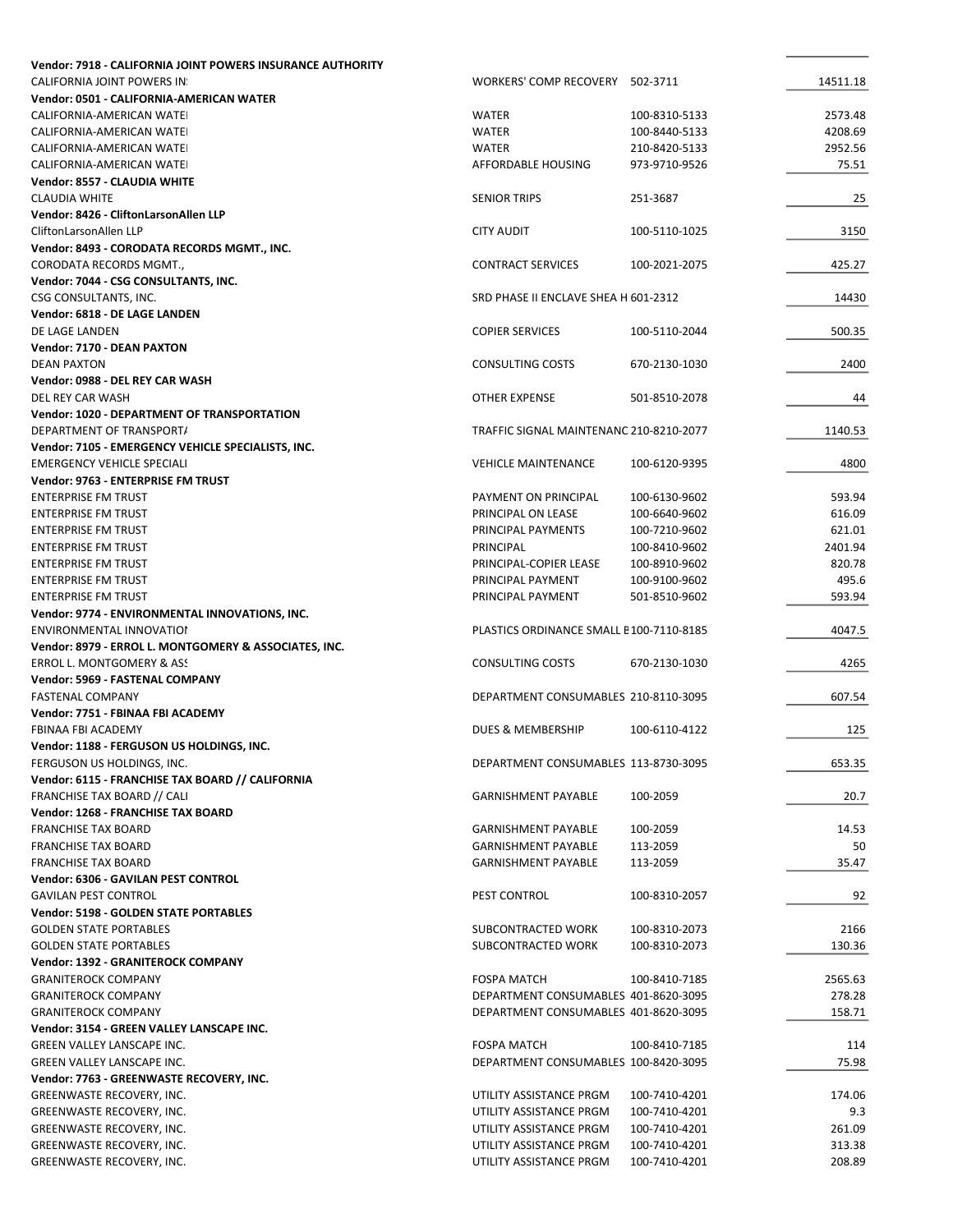| <b>GREENWASTE RECOVERY, INC.</b>                                     | UTILITY ASSISTANCE PRGM                           | 100-7410-4201                  | 261.09          |
|----------------------------------------------------------------------|---------------------------------------------------|--------------------------------|-----------------|
| Vendor: 1494 - HD SUPPLY FACILITIES MAINTENANCE                      |                                                   |                                |                 |
| HD SUPPLY FACILITIES MAINTE                                          | SUBCONTRACTED WORK                                | 100-8310-2073                  | 6.47            |
| Vendor: 5989 - HdL COREN & CONE                                      |                                                   |                                |                 |
| <b>HdL COREN &amp; CONE</b>                                          | CONSULTANT                                        | 100-5110-1030                  | 3200            |
| Vendor: 2351 - HICKS & HORNELL                                       |                                                   |                                |                 |
| <b>HICKS &amp; HORNELL</b>                                           | <b>TIRES</b>                                      | 501-8520-6147                  | 596.95          |
| Vendor: 9516 - HUNTINGTON PUBLIC CAPITAL CORP.                       |                                                   |                                |                 |
| <b>HUNTINGTON PUBLIC CAPITAL</b>                                     | PAYMENT ON PRINCIPAL-COPII100-6610-9602           |                                | 1083.59         |
| <b>HUNTINGTON PUBLIC CAPITAL</b>                                     | INTEREST EXPENSE-COPIER                           | 100-6610-9605                  | 411.2           |
| <b>HUNTINGTON PUBLIC CAPITAL</b>                                     | PAYMENT ON PRINCIPAL                              | 100-8310-9602                  | 6656.37         |
| <b>HUNTINGTON PUBLIC CAPITAL</b>                                     | <b>INTEREST EXPENSE</b>                           | 100-8310-9605                  | 2525.92         |
| <b>HUNTINGTON PUBLIC CAPITAL</b>                                     | LEASE PRINCIPAL                                   | 100-8420-9602                  | 1739.28         |
| <b>HUNTINGTON PUBLIC CAPITAL</b>                                     | <b>LEASE INTEREST</b>                             | 100-8420-9605                  | 31.52           |
| <b>HUNTINGTON PUBLIC CAPITAL</b>                                     | PRINCIPAL-COPIER LEASE                            | 210-8110-9602                  | 5392.38         |
| <b>HUNTINGTON PUBLIC CAPITAL</b>                                     | PRINCIPAL-COPIER LEASE<br><b>INTEREST EXPENSE</b> | 210-8110-9602                  | 1739.28         |
| <b>HUNTINGTON PUBLIC CAPITAL</b><br><b>HUNTINGTON PUBLIC CAPITAL</b> | <b>INTEREST EXPENSE</b>                           | 210-8110-9605<br>210-8110-9605 | 393.11<br>31.52 |
| <b>HUNTINGTON PUBLIC CAPITAL</b>                                     | PAYMENT ON PRINCIPAL                              | 271-8110-9602                  | 14941.74        |
| HUNTINGTON PUBLIC CAPITAL                                            | PAYMENT ON PRINCIPAL                              | 271-8110-9602                  | 289.57          |
| <b>HUNTINGTON PUBLIC CAPITAL</b>                                     | <b>INTEREST EXPENSE</b>                           | 271-8110-9605                  | 1089.28         |
| <b>HUNTINGTON PUBLIC CAPITAL</b>                                     | <b>INTEREST EXPENSE</b>                           | 271-8110-9605                  | 5.25            |
| <b>HUNTINGTON PUBLIC CAPITAL</b>                                     | PAYMENT ON PRINCIPAL                              | 401-8620-9602                  | 1332.01         |
| <b>HUNTINGTON PUBLIC CAPITAL</b>                                     | <b>INTEREST EXPENSE</b>                           | 401-8620-9605                  | 24.14           |
| <b>HUNTINGTON PUBLIC CAPITAL</b>                                     | PRINCIPAL                                         | 951-8820-9602                  | 308.87          |
| <b>HUNTINGTON PUBLIC CAPITAL</b>                                     | <b>INTEREST EXPENSE</b>                           | 951-8820-9605                  | 5.6             |
| Vendor: 4920 - ICMA RETIREMENT TRUST-457                             |                                                   |                                |                 |
| ICMA RETIREMENT TRUST-457                                            | DEFERRED COMP PAYABLE                             | 100-2060                       | 25.59           |
| ICMA RETIREMENT TRUST-457                                            | DEFERRED COMP PAYABLE                             | 100-2060                       | 14123.68        |
| ICMA RETIREMENT TRUST-457                                            | DEFERRED COMP PAYABLE                             | 100-2060                       | 7714.69         |
| ICMA RETIREMENT TRUST-457                                            | DEFERRED COMP PAYABLE                             | 100-2060                       | 6024.1          |
| ICMA RETIREMENT TRUST-457                                            | DEFERRED COMP PAYABLE                             | 100-2060                       | 392.82          |
| ICMA RETIREMENT TRUST-457                                            | DEFERRED COMP PAYABLE                             | 100-2060                       | 338.44          |
| ICMA RETIREMENT TRUST-457                                            | DEFERRED COMP PAYABLE                             | 100-2060                       | 645.23          |
| ICMA RETIREMENT TRUST-457                                            | DEFERRED COMP PAYABLE                             | 100-2060                       | 337.67          |
| ICMA RETIREMENT TRUST-457                                            | DEFERRED COMP PAYABLE                             | 100-2060                       | 623.89          |
| <b>ICMA RETIREMENT TRUST-457</b>                                     | DEFERRED COMP PAYABLE                             | 100-2060                       | 517.83          |
| ICMA RETIREMENT TRUST-457                                            | DEFERRED COMP PAYABLE                             | 113-2060                       | 310.32          |
| ICMA RETIREMENT TRUST-457                                            | DEFERRED COMP PAYABLE                             | 113-2060                       | 45.88           |
| ICMA RETIREMENT TRUST-457                                            | DEFERRED COMP PAYABLE                             | 113-2060                       | 116.9           |
| ICMA RETIREMENT TRUST-457                                            | DEFERRED COMP PAYABLE                             | 113-2060                       | 1.41            |
| ICMA RETIREMENT TRUST-457                                            | DEFERRED COMP PAYABLE                             | 210-2060                       | 301.35          |
| ICMA RETIREMENT TRUST-457                                            | DEFERRED COMP PAYABLE                             | 210-2060                       | 230.99          |
| ICMA RETIREMENT TRUST-457                                            | DEFERRED COMP PAYABLE                             | 210-2060                       | 70.45           |
| ICMA RETIREMENT TRUST-457                                            | DEFERRED COMP PAYABLE                             | 210-2060                       | 16.81           |
| ICMA RETIREMENT TRUST-457                                            | DEFERRED COMP PAYABLE                             | 246-2060                       | 383.33          |
| ICMA RETIREMENT TRUST-457                                            | DEFERRED COMP PAYABLE                             | 271-2060                       | 35.23           |
| ICMA RETIREMENT TRUST-457                                            | DEFERRED COMP PAYABLE                             | 271-2060                       | 284.44          |
| ICMA RETIREMENT TRUST-457                                            | DEFERRED COMP PAYABLE                             | 271-2060                       | 100             |
| ICMA RETIREMENT TRUST-457                                            | DEFERRED COMP PAYABLE                             | 335-2060                       | 1121.33         |
| <b>ICMA RETIREMENT TRUST-457</b>                                     | DEFERRED COMP PAYABLE                             | 401-2060                       | 138.06          |
| ICMA RETIREMENT TRUST-457                                            | DEFERRED COMP PAYABLE                             | 401-2060                       | 62.4            |
| ICMA RETIREMENT TRUST-457                                            | DEFERRED COMP PAYABLE                             | 401-2060                       | 106.96          |
| ICMA RETIREMENT TRUST-457                                            | DEFERRED COMP PAYABLE                             | 401-2060                       | 264.87          |
| ICMA RETIREMENT TRUST-457                                            | DEFERRED COMP PAYABLE                             | 501-2060                       | 241.96          |
| ICMA RETIREMENT TRUST-457                                            | DEFERRED COMP PAYABLE<br>DEFERRED COMP PAYABLE    | 501-2060                       | 115.51          |
| ICMA RETIREMENT TRUST-457<br>ICMA RETIREMENT TRUST-457               | DEFERRED COMP PAYABLE                             | 501-2060<br>503-2060           | 35.23<br>225    |
| ICMA RETIREMENT TRUST-457                                            | DEFERRED COMP PAYABLE                             | 951-2060                       | 35.23           |
| ICMA RETIREMENT TRUST-457                                            | DEFERRED COMP PAYABLE                             | 951-2060                       | 335.95          |
| ICMA RETIREMENT TRUST-457                                            | DEFERRED COMP PAYABLE                             | 951-2060                       | 386.49          |
| Vendor: 5266 - INTL ASSOC OF FIREFIGHTER                             |                                                   |                                |                 |
| INTL ASSOC OF FIREFIGHTER                                            | MISC PAYROLL PAYABLES                             | 100-2062                       | 1200            |
| INTL ASSOC OF FIREFIGHTER                                            | MISC PAYROLL PAYABLES                             | 100-2062                       | 1200            |
| Vendor: 8332 - IVY SIMPSON                                           |                                                   |                                |                 |
| <b>IVY SIMPSON</b>                                                   | SUBCONTRACTED WORK                                | 100-8310-2073                  | 223             |
| Vendor: 1334 - JOHN C GEMMA                                          |                                                   |                                |                 |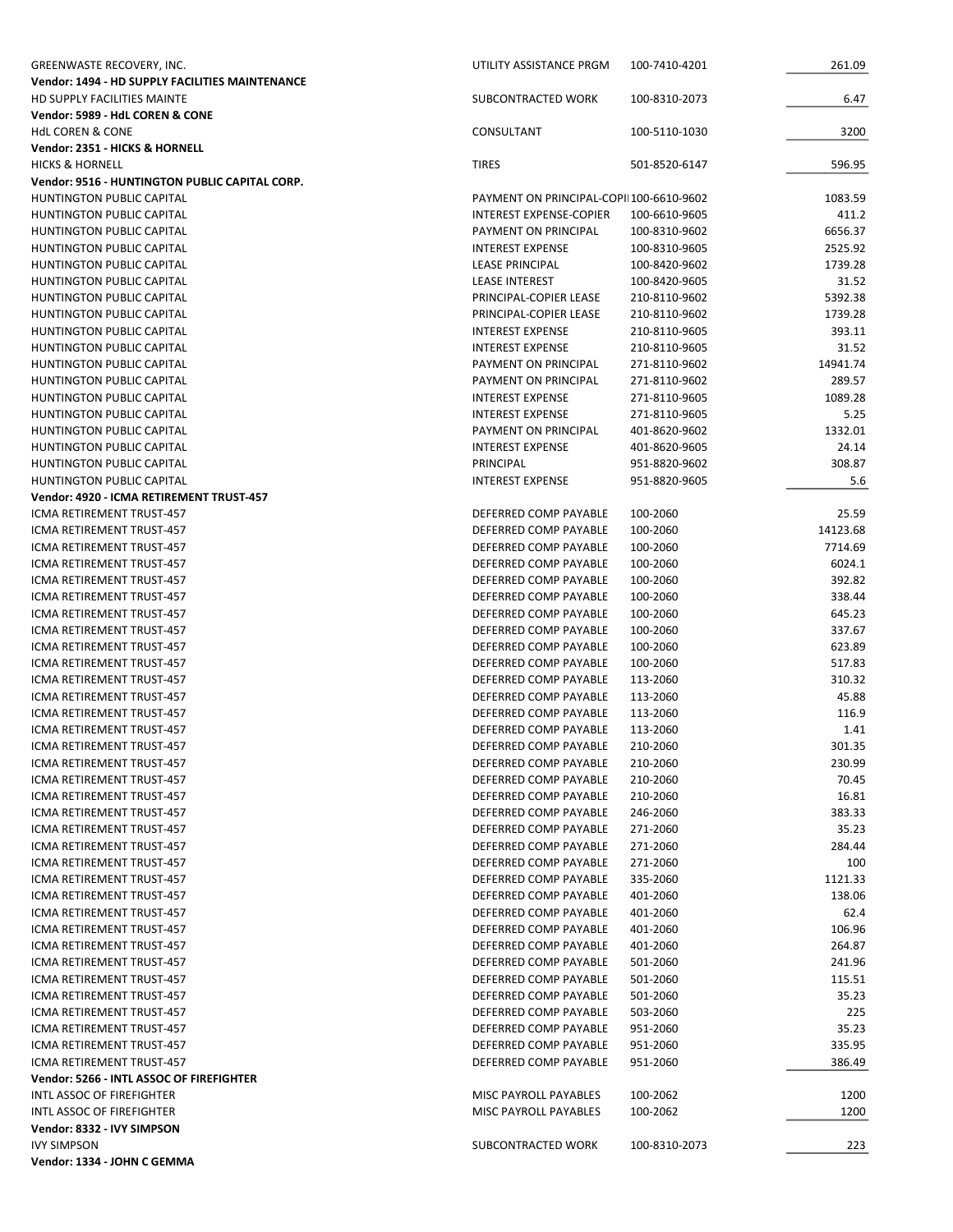| JOHN C GEMMA                                    | CONSULTANT                                          | 503-4010-1030 | 500     |
|-------------------------------------------------|-----------------------------------------------------|---------------|---------|
| Vendor: 9793 - JOHN P. CANIGLIA                 |                                                     |               |         |
| JOHN P. CANIGLIA                                | RENTAL ASSISTANCE PRGM                              | 100-7410-4202 | 4900    |
| Vendor: 9638 - KAISER PREMIER LLC               |                                                     |               |         |
| KAISER PREMIER LLC                              | DEPARTMENT EQUIPMENT                                | 271-8110-8187 | 11150   |
| <b>Vendor: 5462 - LABORERS NATIONAL PENSION</b> |                                                     |               |         |
| LABORERS NATIONAL PENSION                       | LIUNA PENSION PAYABLE                               | 100-2064      | 1936.8  |
| LABORERS NATIONAL PENSION                       | LIUNA PENSION PAYABLE                               | 100-2064      | 1365.77 |
| LABORERS NATIONAL PENSION                       | LIUNA PENSION PAYABLE                               | 113-2064      | 1.6     |
| LABORERS NATIONAL PENSION                       | LIUNA PENSION PAYABLE                               | 113-2064      | 4.84    |
| LABORERS NATIONAL PENSION                       | LIUNA PENSION PAYABLE                               | 113-2064      | 1.67    |
| LABORERS NATIONAL PENSION                       | LIUNA PENSION PAYABLE                               | 210-2064      | 255.15  |
| LABORERS NATIONAL PENSION                       | LIUNA PENSION PAYABLE                               | 210-2064      | 187.15  |
| LABORERS NATIONAL PENSION                       | LIUNA PENSION PAYABLE                               | 271-2064      | 82.05   |
| LABORERS NATIONAL PENSION                       | LIUNA PENSION PAYABLE                               | 271-2064      | 282.46  |
| LABORERS NATIONAL PENSION                       | LIUNA PENSION PAYABLE                               | 401-2064      | 54      |
| LABORERS NATIONAL PENSION                       | LIUNA PENSION PAYABLE                               | 401-2064      | 206.18  |
| LABORERS NATIONAL PENSION                       | LIUNA PENSION PAYABLE                               | 501-2064      | 288     |
| <b>LABORERS NATIONAL PENSION</b>                | LIUNA PENSION PAYABLE                               | 501-2064      | 286.33  |
| LABORERS NATIONAL PENSION                       | LIUNA PENSION PAYABLE                               | 951-2064      | 262.4   |
| <b>LABORERS NATIONAL PENSION</b>                | LIUNA PENSION PAYABLE                               | 951-2064      | 257.6   |
| <b>Vendor: 0213 - LANGUAGE LINE SERVICES</b>    |                                                     |               |         |
| LANGUAGE LINE SERVICES                          | <b>TELEPHONE</b>                                    | 100-6110-5132 | 120.19  |
| Vendor: 6835 - LANGUAGE TESTING INTERNATIONAL   |                                                     |               |         |
| LANGUAGE TESTING INTERNAT                       | PERSONNEL RECRUITMENT                               | 100-2031-2064 | 187     |
| Vendor: 4560 - LAUREL CONTE                     |                                                     |               |         |
| LAUREL CONTE                                    | SUBCONTRACTED WORK                                  | 113-8730-2073 | 1300    |
| LAUREL CONTE                                    | SUBCONTRACTED WORK                                  | 113-8730-2073 | 1300    |
| Vendor: 9798 - MARGARITA AGUISANDA              |                                                     |               |         |
| MARGARITA AGUISANDA                             | <b>CENTER RENTAL DEPOSITS</b>                       | 252-2345      | 277     |
| Vendor: 9794 - MARIA DEL PILAR RESENDIZ CASAS   |                                                     |               |         |
| MARIA DEL PILAR RESENDIZ CA                     | RENTAL ASSISTANCE PRGM                              | 100-7410-4202 | 2700    |
| Vendor: 6379 - MARINA COAST WATER DISTRICT      |                                                     |               |         |
| MARINA COAST WATER DISTRI                       | UTILITY ASSISTANCE PRGM                             | 100-7410-4201 | 813.46  |
| MARINA COAST WATER DISTRI                       | SUBCONTRACTED WORK - CV F100-8110-2073              |               | 218.28  |
| MARINA COAST WATER DISTRI                       | <b>WATER</b>                                        | 100-8310-5133 | 512.77  |
| MARINA COAST WATER DISTRI                       | <b>WATER</b>                                        | 100-8440-5133 | 328.73  |
| MARINA COAST WATER DISTRI                       | <b>WATER</b>                                        | 210-8420-5133 | 181.28  |
| Vendor: 9744 - MI DIAMONTH PLUMBING INC.        |                                                     |               |         |
| MI DIAMONTH PLUMBING INC.                       | <b>RENTAL PROPERTY EXP &amp; MAII 297-7993-9599</b> |               | 495     |
| Vendor: 2184 - MISSION LINEN SUPPLY             |                                                     |               |         |
| <b>MISSION LINEN SUPPLY</b>                     | UNIFORM SERVICE/LAUNDRY 100-6640-2049               |               | 86.7    |
| <b>MISSION LINEN SUPPLY</b>                     | UNIFORM SERVICE/LAUNDRY 100-6640-2049               |               | 94.66   |
| <b>MISSION LINEN SUPPLY</b>                     | UNIFORM SERVICE/LAUNDRY 100-6640-2049               |               | 94.66   |
| Vendor: 2186 - MISSION UNIFORM SERVICE          |                                                     |               |         |
| <b>MISSION UNIFORM SERVICE</b>                  | UNIFORM SERVICE/LAUNDRY 100-6640-2049               |               | 42.71   |
| <b>MISSION UNIFORM SERVICE</b>                  | UNIFORM SERVICE / LAUNDRY 100-8310-2049             |               | 66.25   |
| <b>MISSION UNIFORM SERVICE</b>                  | UNIFORM SERVICE/LAUNDRY 100-8410-2049               |               | 24.3    |
| <b>MISSION UNIFORM SERVICE</b>                  | UNIFORM SERVICE/LAUNDRY 100-8420-2049               |               | 88.39   |
| <b>MISSION UNIFORM SERVICE</b>                  | UNIFORM SERVICE / LAUNDRY 100-8440-2049             |               | 44.17   |
| <b>MISSION UNIFORM SERVICE</b>                  | UNIFORM SERVICE / LAUNDRY 100-8450-2049             |               | 22.08   |
| <b>MISSION UNIFORM SERVICE</b>                  | UNIFORM SERVICE/LAUNDRY 100-9105-2049               |               | 119.71  |
| <b>MISSION UNIFORM SERVICE</b>                  | UNIFORM SERVICE / LAUNDRY 113-8730-2049             |               | 119.62  |
| <b>MISSION UNIFORM SERVICE</b>                  | UNIFORM SERVICE/LAUNDRY 210-8110-2049               |               | 55.21   |
| <b>MISSION UNIFORM SERVICE</b>                  | UNIFORM SERVICE/LAUNDRY 210-8420-2049               |               | 15.54   |
| <b>MISSION UNIFORM SERVICE</b>                  | UNIFORM SERVICE/LAUNDRY 271-8110-2049               |               | 44.17   |
| <b>MISSION UNIFORM SERVICE</b>                  | UNIFORM SERVICE/LAUNDRY 401-8620-2049               |               | 55.21   |
| <b>MISSION UNIFORM SERVICE</b>                  | UNIFORM SERVICE/LAUNDRY 501-8520-2049               |               | 55.21   |
| <b>MISSION UNIFORM SERVICE</b>                  | UNIFORM SERVICE / LAUNDRY 951-8820-2049             |               | 70.76   |
| Vendor: 0144 - MOLINARI SUPPLY, INC.            |                                                     |               |         |
| MOLINARI SUPPLY, INC.                           | DEPARTMENT CONSUMABLES 100-8420-3095                |               | 110.34  |
| MOLINARI SUPPLY, INC.                           | DEPARTMENT CONSUMABLES 100-8420-3095                |               | 46.32   |
| MOLINARI SUPPLY, INC.                           | DEPARTMENT CONSUMABLES 100-8420-3095                |               | 44.52   |
| MOLINARI SUPPLY, INC.                           | DEPARTMENT CONSUMABLES 100-8420-3095                |               | 129.61  |
| MOLINARI SUPPLY, INC.                           | <b>TOOLS</b>                                        | 100-8420-3107 | 55.85   |
| MOLINARI SUPPLY, INC.                           | DEPARTMENT CONSUMABLES 113-8730-3095                |               | 137.61  |
| MOLINARI SUPPLY, INC.                           | DEPARTMENT CONSUMABLES 113-8730-3095                |               | 33.38   |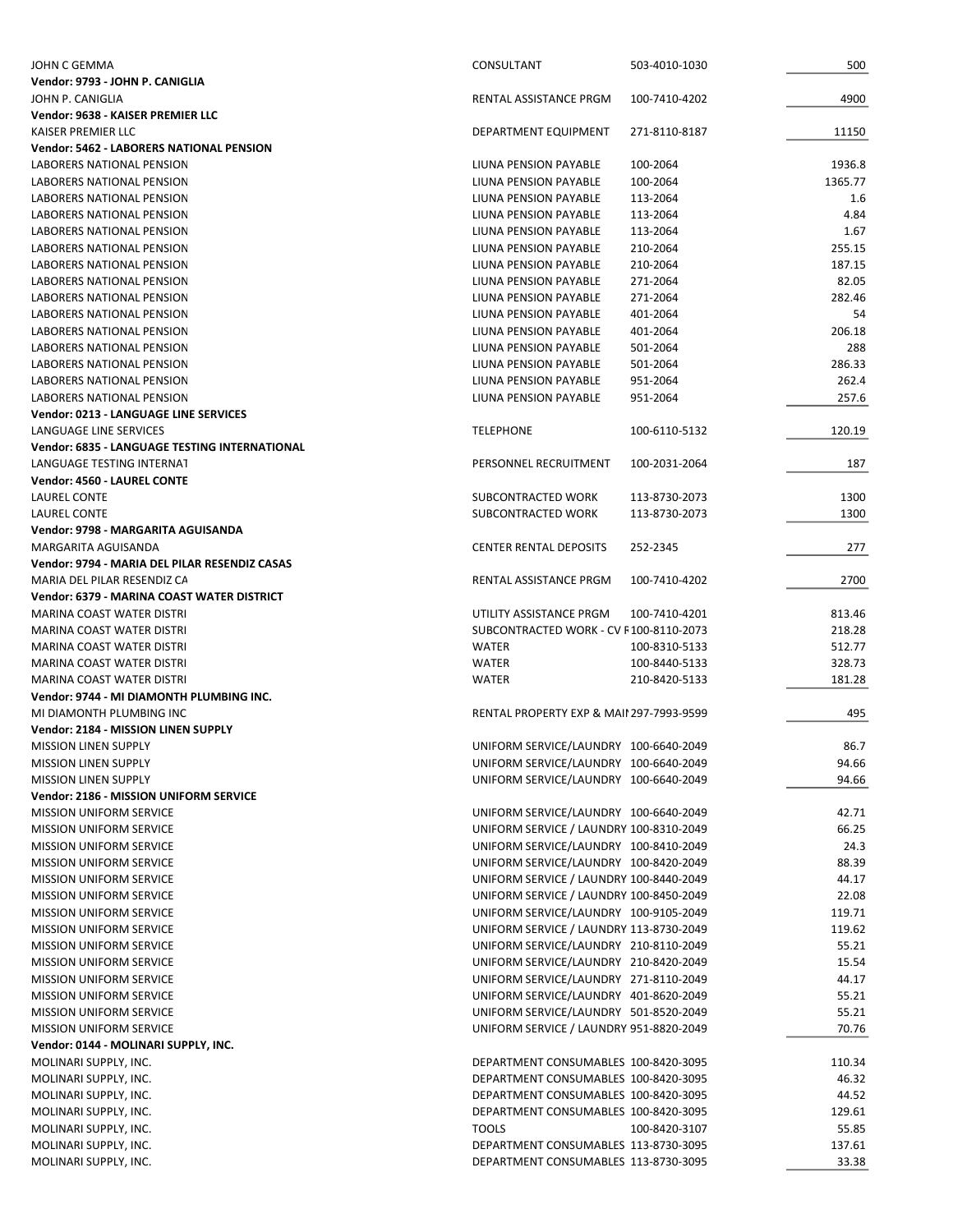| Vendor: 7505 - MONTEREY BAY ANALYTICAL SVCS.              |                                                     |               |            |
|-----------------------------------------------------------|-----------------------------------------------------|---------------|------------|
| MONTEREY BAY ANALYTICAL S'                                | <b>WATER SAMPLING</b>                               | 401-8620-2072 | 84         |
| Vendor: 9527 - MONTEREY BAY MILITARY HOUSING LLC          |                                                     |               |            |
| MONTEREY BAY MILITARY HOL                                 | RENTAL ASSISTANCE PRGM                              | 100-7410-4202 | 13200      |
| <b>Vendor: 2238 - MONTEREY BAY PEST CONTROL</b>           |                                                     |               |            |
| <b>MONTEREY BAY PEST CONTRO</b>                           | PEST CONTROL                                        | 100-6110-2057 | 90         |
| MONTEREY BAY PEST CONTRO                                  | PEST CONTROL                                        | 100-6110-2057 | 60         |
| MONTEREY BAY PEST CONTRO                                  | PEST CONTROL                                        | 100-8310-2057 | 62         |
| MONTEREY BAY PEST CONTRO                                  | PEST CONTROL                                        | 100-8310-2057 | 100        |
| MONTEREY BAY PEST CONTRO                                  | PEST CONTROL                                        | 100-8310-2057 | 65         |
| Vendor: 2205 - MONTEREY CO. CONVENTION & VISITOR'S BUREAU |                                                     |               |            |
| <b>MONTEREY CO. CONVENTION:</b>                           | TID ASSESSMENT                                      | 100-2010      | 13466.97   |
| Vendor: 2273 - MONTEREY COUNTY HEALTH DEPT                |                                                     |               |            |
| MONTEREY COUNTY HEALTH D                                  | SUBCONTRACTED WORK                                  | 333-8910-2073 | 530.28     |
| <b>Vendor: 8791 - MONTEREY ONE WATER</b>                  |                                                     |               |            |
| <b>MONTEREY ONE WATER</b>                                 | SEWER SERVICE CHARGE                                | 100-8310-5136 | 65.82      |
|                                                           |                                                     |               |            |
| <b>MONTEREY ONE WATER</b>                                 | SEWER SERVICE CHARGE                                | 100-8310-5136 | 65.82      |
| <b>MONTEREY ONE WATER</b>                                 | SEWER SERVICE CHARGE                                | 100-8310-5136 | 329.1      |
| <b>MONTEREY ONE WATER</b>                                 | SEWER SERVICE CHARGE                                | 100-8310-5136 | 97.04      |
| <b>MONTEREY ONE WATER</b>                                 | SEWER SERVICE CHARGE                                | 100-8310-5136 | 885.09     |
| <b>MONTEREY ONE WATER</b>                                 | SEWER SERVICE CHARGE                                | 100-8310-5136 | 97.04      |
| <b>MONTEREY ONE WATER</b>                                 | SEWER SERVICE CHARGE                                | 100-8310-5136 | 1301.97    |
| <b>MONTEREY ONE WATER</b>                                 | SEWER SERVICE CHARGE                                | 100-8310-5136 | 197.46     |
| <b>MONTEREY ONE WATER</b>                                 | SEWER SERVICE CHARGE                                | 100-8310-5136 | 265.02     |
| <b>MONTEREY ONE WATER</b>                                 | SEWER SERVICE CHARGE                                | 100-8310-5136 | 40.3       |
| <b>MONTEREY ONE WATER</b>                                 | <b>REFUSE DISPOSAL</b>                              | 210-8110-2068 | 93.5       |
| <b>MONTEREY ONE WATER</b>                                 | <b>REFUSE DISPOSAL</b>                              | 210-8110-2068 | 238        |
| <b>MONTEREY ONE WATER</b>                                 | MRWPCA NPDES FEE                                    | 271-8110-1044 | 71934.75   |
| <b>MONTEREY ONE WATER</b>                                 | <b>RENTAL PROPERTY EXP &amp; MAII 297-7993-9599</b> |               | 24.2       |
| <b>MONTEREY ONE WATER</b>                                 | <b>RENTAL PROPERTY EXP &amp; MAII 297-7993-9599</b> |               | 24.2       |
| <b>MONTEREY ONE WATER</b>                                 | RENTAL PROPERTY EXP & MAII 297-7993-9599            |               | 97.04      |
| <b>MONTEREY ONE WATER</b>                                 | <b>RENTAL PROPERTY EXP &amp; MAII 297-7993-9599</b> |               | 97.04      |
| Vendor: 2338 - MONTEREY PENINSULA WATER MGMT DISTRICT     |                                                     |               |            |
| MONTEREY PENINSULA WATEF                                  | A/P MPWMD SURCHARGE                                 | 401-2002      | 5580.36    |
| Vendor: 9756 - NAPA AUTO PARTS                            |                                                     |               |            |
| <b>NAPA AUTO PARTS</b>                                    | <b>VEHICLE PARTS</b>                                | 501-8520-6144 | 292.66     |
| <b>NAPA AUTO PARTS</b>                                    | <b>VEHICLE PARTS</b>                                | 501-8520-6144 | 203.98     |
|                                                           |                                                     | 501-8520-6144 |            |
| <b>NAPA AUTO PARTS</b>                                    | <b>VEHICLE PARTS</b>                                |               | 64.33      |
| <b>NAPA AUTO PARTS</b>                                    | <b>VEHICLE PARTS</b>                                | 501-8520-6144 | 237.66     |
| <b>NAPA AUTO PARTS</b>                                    | <b>VEHICLE PARTS</b>                                | 501-8520-6144 | 232.72     |
| Vendor: 2652 - PACIFIC GAS & ELECTRIC                     |                                                     |               |            |
| PACIFIC GAS & ELECTRIC                                    | UTILITY ASSISTANCE PRGM                             | 100-7410-4201 | 1733.4     |
| Vendor: 9797 - PATRICIA ISADORE                           |                                                     |               |            |
| PATRICIA ISADORE                                          | PARK RENTAL FEES                                    | 100-3691      | 34.87      |
| <b>PATRICIA ISADORE</b>                                   | <b>MAINTENANCE FEES</b>                             | 257-3689      | 11.63      |
| <b>Vendor: 8014 - PAXTON ASSOCIATES</b>                   |                                                     |               |            |
| PAXTON ASSOCIATES                                         | CONSULTANT                                          | 670-2120-1030 | 6135       |
| Vendor: 2752 - PENINSULA WELDING & MEDICAL SUPPLY, INC.   |                                                     |               |            |
| PENINSULA WELDING & MEDIC                                 | <b>CSA 74 PURCHASES</b>                             | 100-6640-3096 | 25.8       |
| PENINSULA WELDING & MEDIC                                 | DEPARTMENT CONSUMABLES 210-8110-3095                |               | 160.26     |
| Vendor: 5705 - PUBLIC AGENCY RETIREMENT SERVICES          |                                                     |               |            |
| PUBLIC AGENCY RETIREMENT S                                | <b>BENEFITS ADMINISTRATION</b>                      | 100-5110-1015 | 413.48     |
| PUBLIC AGENCY RETIREMENT S                                | <b>BENEFITS ADMINISTRATION</b>                      | 100-5110-1015 | 750        |
| PUBLIC AGENCY RETIREMENT S                                | <b>BENEFITS ADMINISTRATION</b>                      | 100-5110-1015 | 422.03     |
| PUBLIC AGENCY RETIREMENT S                                | <b>BENEFITS ADMINISTRATION</b>                      | 100-5110-1015 | 750        |
| Vendor: 2877 - PUBLIC EMPLOYEES' RETIREMENT SYSTEM        |                                                     |               |            |
| PUBLIC EMPLOYEES' RETIREME                                | PERS PAYABLE                                        | 100-2056      | $-2072.13$ |
| PUBLIC EMPLOYEES' RETIREME                                | PERS PAYABLE                                        | 100-2056      | 746.96     |
| PUBLIC EMPLOYEES' RETIREME                                | PERS PAYABLE                                        | 100-2056      | 10.47      |
| PUBLIC EMPLOYEES' RETIREME                                | PERS PAYABLE                                        | 100-2056      | 0.01       |
| PUBLIC EMPLOYEES' RETIREME                                | PERS PAYABLE                                        | 100-2056      | 7955.95    |
| PUBLIC EMPLOYEES' RETIREME                                | PERS PAYABLE                                        | 100-2056      | 7064.97    |
| PUBLIC EMPLOYEES' RETIREME                                | PERS PAYABLE                                        | 100-2056      | 838.14     |
|                                                           |                                                     |               |            |
| PUBLIC EMPLOYEES' RETIREME                                | PERS PAYABLE                                        | 100-2056      | 117.91     |
| PUBLIC EMPLOYEES' RETIREME                                | PERS PAYABLE                                        | 100-2056      | 13693.54   |
| PUBLIC EMPLOYEES' RETIREME                                | PERS PAYABLE                                        | 100-2056      | 8034.96    |
| PUBLIC EMPLOYEES' RETIREME                                | PERS PAYABLE                                        | 100-2056      | 9010.43    |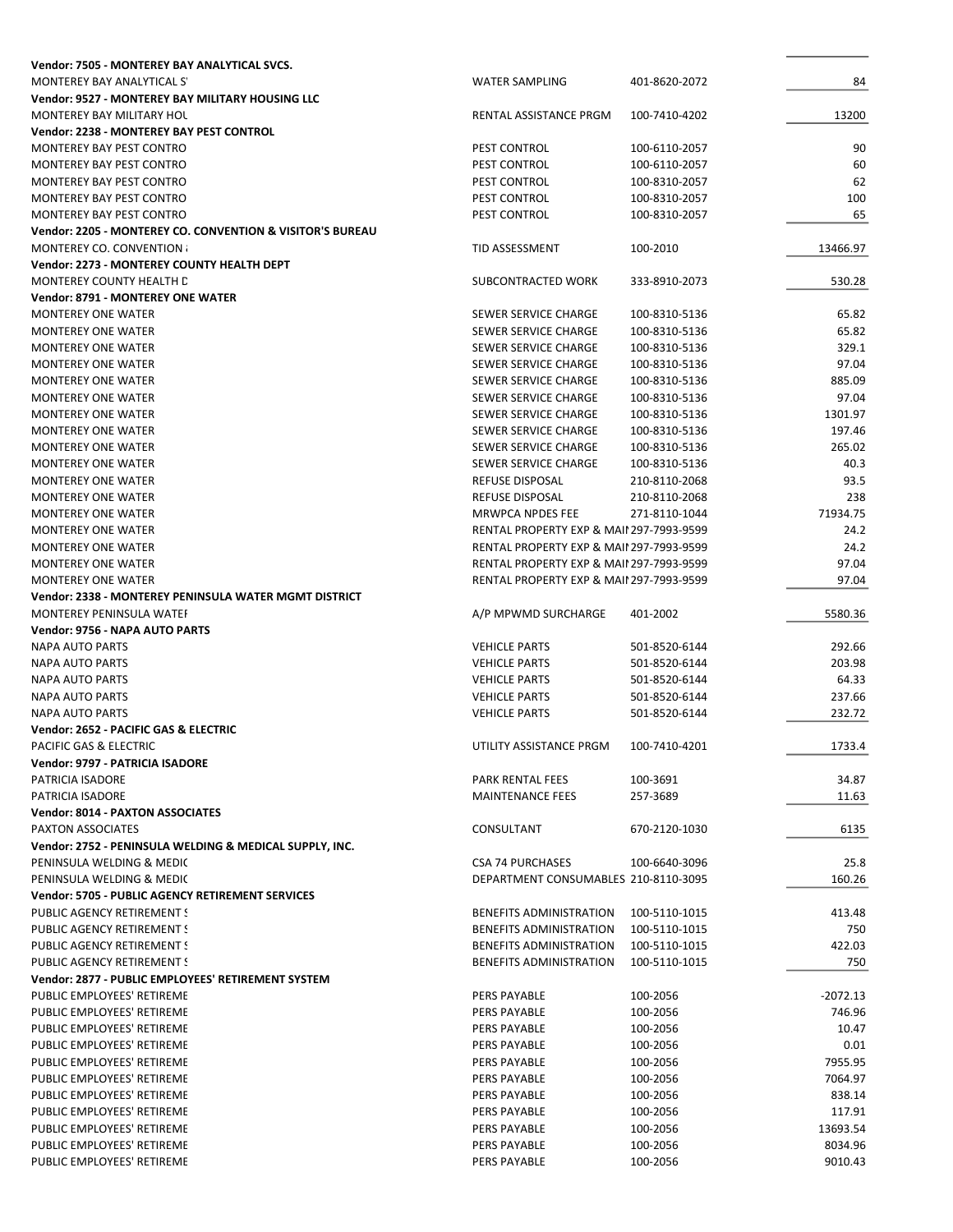| PUBLIC EMPLOYEES' RETIREME    | <b>PERS PAYABLE</b>   | 100-2056 | 9142.55  |
|-------------------------------|-----------------------|----------|----------|
| PUBLIC EMPLOYEES' RETIREME    | <b>PERS PAYABLE</b>   | 100-2056 | 9569.38  |
| PUBLIC EMPLOYEES' RETIREME    | <b>PERS PAYABLE</b>   | 100-2056 | 13867.02 |
| PUBLIC EMPLOYEES' RETIREME    | PERS PAYABLE          | 100-2056 | 14365.33 |
| PUBLIC EMPLOYEES' RETIREME    | <b>PERS PAYABLE</b>   | 100-2056 | 70.36    |
| PUBLIC EMPLOYEES' RETIREME    | <b>PERS PAYABLE</b>   | 100-2056 | 5797.14  |
| PUBLIC EMPLOYEES' RETIREME    | <b>PERS PAYABLE</b>   | 100-2056 | 4434     |
| PUBLIC EMPLOYEES' RETIREME    | <b>PERS PAYABLE</b>   | 100-2056 | 3229.66  |
| PUBLIC EMPLOYEES' RETIREME    | <b>PERS PAYABLE</b>   | 100-2056 | 2807.27  |
| PUBLIC EMPLOYEES' RETIREME    | <b>PERS PAYABLE</b>   |          | 2082.44  |
|                               |                       | 100-2056 |          |
| PUBLIC EMPLOYEES' RETIREME    | <b>PERS PAYABLE</b>   | 100-2056 | 2061.82  |
| PUBLIC EMPLOYEES' RETIREME    | <b>PERS PAYABLE</b>   | 100-2056 | 1871.36  |
| PUBLIC EMPLOYEES' RETIREME    | PERS PAYABLE          | 100-2056 | 1780.37  |
| PUBLIC EMPLOYEES' RETIREME    | PERS PAYABLE          | 100-2056 | 1686.86  |
| PUBLIC EMPLOYEES' RETIREME    | <b>PERS PAYABLE</b>   | 100-2056 | 1637.6   |
| PUBLIC EMPLOYEES' RETIREME    | <b>PERS PAYABLE</b>   | 100-2056 | 1290.42  |
| PUBLIC EMPLOYEES' RETIREME    | <b>PERS PAYABLE</b>   | 113-2056 | 802.72   |
| PUBLIC EMPLOYEES' RETIREME    | <b>PERS PAYABLE</b>   | 113-2056 | 3.7      |
| PUBLIC EMPLOYEES' RETIREME    | <b>PERS PAYABLE</b>   | 113-2056 | 53.42    |
| PUBLIC EMPLOYEES' RETIREME    | <b>PERS PAYABLE</b>   | 113-2056 | 902.63   |
| PUBLIC EMPLOYEES' RETIREME    | <b>PERS PAYABLE</b>   | 113-2056 | 83.02    |
| PUBLIC EMPLOYEES' RETIREME    | PERS PAYABLE          | 210-2056 | 240.98   |
| PUBLIC EMPLOYEES' RETIREME    | <b>PERS PAYABLE</b>   | 210-2056 | 4.05     |
| PUBLIC EMPLOYEES' RETIREME    | <b>PERS PAYABLE</b>   | 210-2056 | 768.38   |
| PUBLIC EMPLOYEES' RETIREME    | <b>PERS PAYABLE</b>   | 210-2056 | 270.95   |
| PUBLIC EMPLOYEES' RETIREME    | <b>PERS PAYABLE</b>   | 210-2056 | 494.37   |
| PUBLIC EMPLOYEES' RETIREME    | <b>PERS PAYABLE</b>   | 246-2056 | 407.9    |
| PUBLIC EMPLOYEES' RETIREME    | <b>PERS PAYABLE</b>   | 246-2056 | 0.93     |
| PUBLIC EMPLOYEES' RETIREME    | <b>PERS PAYABLE</b>   | 246-2056 | 458.67   |
| PUBLIC EMPLOYEES' RETIREME    | <b>PERS PAYABLE</b>   | 271-2056 | 221.73   |
| PUBLIC EMPLOYEES' RETIREME    | PERS PAYABLE          | 271-2056 | 3.46     |
|                               |                       |          |          |
| PUBLIC EMPLOYEES' RETIREME    | <b>PERS PAYABLE</b>   | 271-2056 | 521.6    |
| PUBLIC EMPLOYEES' RETIREME    | <b>PERS PAYABLE</b>   | 271-2056 | 197.18   |
| PUBLIC EMPLOYEES' RETIREME    | <b>PERS PAYABLE</b>   | 271-2056 | 335.59   |
| PUBLIC EMPLOYEES' RETIREME    | <b>PERS PAYABLE</b>   | 335-2056 | 587.55   |
| PUBLIC EMPLOYEES' RETIREME    | <b>PERS PAYABLE</b>   | 335-2056 | 1.86     |
| PUBLIC EMPLOYEES' RETIREME    | <b>PERS PAYABLE</b>   | 335-2056 | 660.67   |
| PUBLIC EMPLOYEES' RETIREME    | <b>PERS PAYABLE</b>   | 401-2056 | 512.04   |
| PUBLIC EMPLOYEES' RETIREME    | <b>PERS PAYABLE</b>   | 401-2056 | 2.06     |
| PUBLIC EMPLOYEES' RETIREME    | PERS PAYABLE          | 401-2056 | 18.42    |
| PUBLIC EMPLOYEES' RETIREME    | PERS PAYABLE          | 401-2056 | 795.87   |
| PUBLIC EMPLOYEES' RETIREME    | <b>PERS PAYABLE</b>   | 401-2056 | 16.39    |
| PUBLIC EMPLOYEES' RETIREME    | PERS PAYABLE          | 501-2056 | 261.22   |
| PUBLIC EMPLOYEES' RETIREME    | PERS PAYABLE          | 501-2056 | 1.94     |
| PUBLIC EMPLOYEES' RETIREME    | PERS PAYABLE          | 501-2056 | 406.01   |
| PUBLIC EMPLOYEES' RETIREME    | PERS PAYABLE          | 501-2056 | 181.95   |
| PUBLIC EMPLOYEES' RETIREME    | PERS PAYABLE          | 501-2056 | 204.59   |
| PUBLIC EMPLOYEES' RETIREME    | PERS PAYABLE          | 503-2056 | 610.75   |
| PUBLIC EMPLOYEES' RETIREME    | PERS PAYABLE          | 503-2056 | 392.94   |
| PUBLIC EMPLOYEES' RETIREME    | PERS PAYABLE          | 503-2056 | 218.64   |
| PUBLIC EMPLOYEES' RETIREME    | PERS PAYABLE          | 503-2056 | 1.86     |
| PUBLIC EMPLOYEES' RETIREME    | PERS PAYABLE          | 503-2056 | 194.44   |
| PUBLIC EMPLOYEES' RETIREME    | <b>PERS PAYABLE</b>   | 951-2056 | 459.38   |
| PUBLIC EMPLOYEES' RETIREME    | PERS PAYABLE          | 951-2056 | 714.01   |
|                               |                       |          |          |
| PUBLIC EMPLOYEES' RETIREME    | PERS PAYABLE          | 951-2056 | 3.59     |
| PUBLIC EMPLOYEES' RETIREME    | PERS PAYABLE          | 951-2056 | 389.73   |
| PUBLIC EMPLOYEES' RETIREME    | PERS PAYABLE          | 951-2056 | 438.23   |
| Vendor: 5264 - RABOBANK, N.A. |                       |          |          |
| RABOBANK, N.A.                | FEDERAL TAX PAYABLE   | 100-2052 | 61807.58 |
| RABOBANK, N.A.                | EE HEALTHCARE PAYABLE | 100-2057 | 16679.82 |
| RABOBANK, N.A.                | FEDERAL TAX PAYABLE   | 113-2052 | 1105.86  |
| RABOBANK, N.A.                | EE HEALTHCARE PAYABLE | 113-2057 | 388.84   |
| RABOBANK, N.A.                | EE HEALTHCARE PAYABLE | 200-2057 | 21.68    |
| RABOBANK, N.A.                | FEDERAL TAX PAYABLE   | 210-2052 | 924.7    |
| RABOBANK, N.A.                | EE HEALTHCARE PAYABLE | 210-2057 | 405.94   |
| RABOBANK, N.A.                | FEDERAL TAX PAYABLE   | 246-2052 | 457.36   |
| RABOBANK, N.A.                | EE HEALTHCARE PAYABLE | 246-2057 | 138.64   |
|                               |                       |          |          |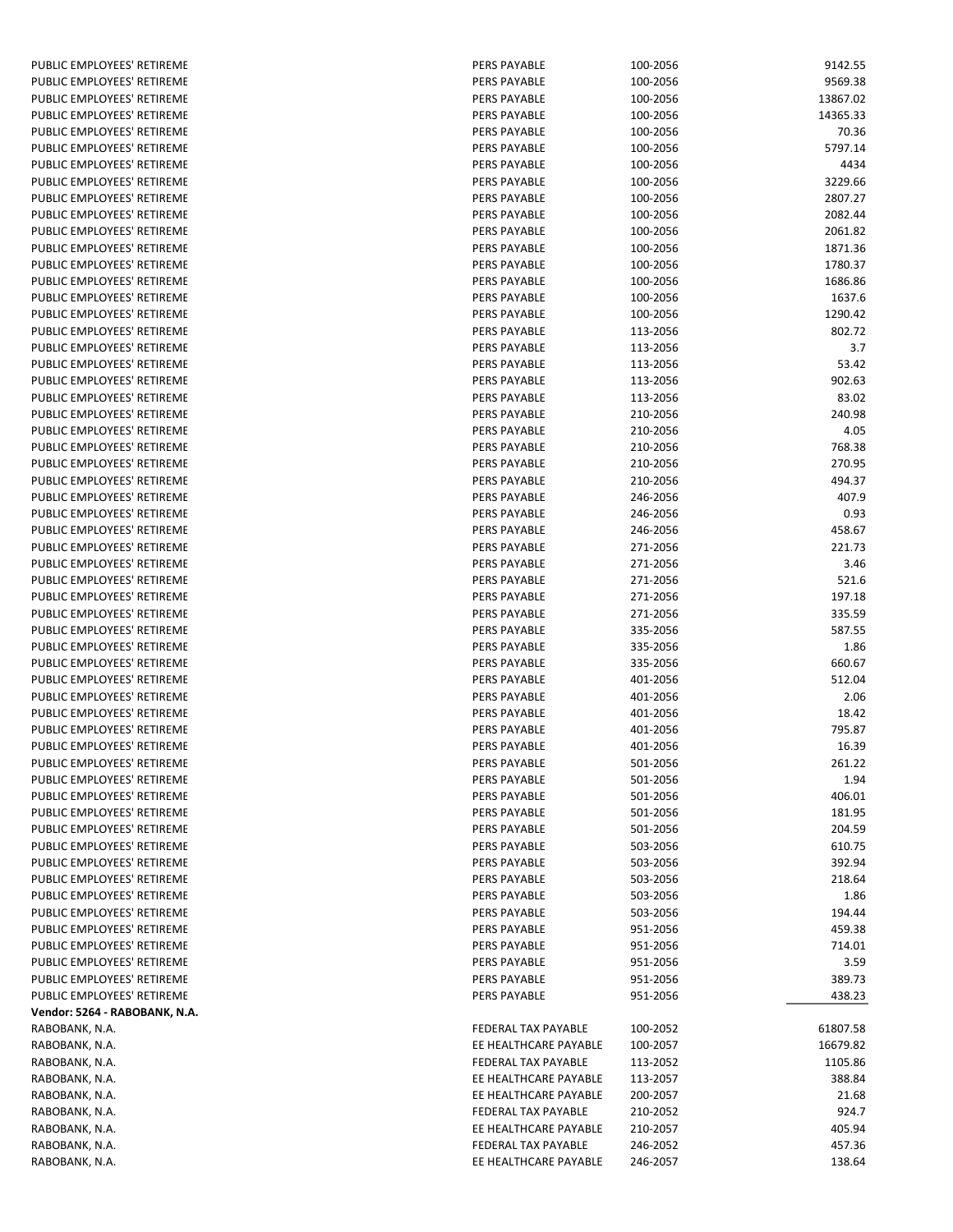| RABOBANK, N.A.                                      | FEDERAL TAX PAYABLE                    | 271-2052      | 394.99  |
|-----------------------------------------------------|----------------------------------------|---------------|---------|
| RABOBANK, N.A.                                      | EE HEALTHCARE PAYABLE                  | 271-2057      | 156.68  |
| RABOBANK, N.A.                                      | FEDERAL TAX PAYABLE                    | 335-2052      | 731.65  |
| RABOBANK, N.A.                                      | EE HEALTHCARE PAYABLE                  | 335-2057      | 245.42  |
| RABOBANK, N.A.                                      | FEDERAL TAX PAYABLE                    | 401-2052      | 729.53  |
| RABOBANK, N.A.                                      | EE HEALTHCARE PAYABLE                  | 401-2057      | 230.78  |
| RABOBANK, N.A.                                      | FEDERAL TAX PAYABLE                    | 501-2052      | 506.61  |
| RABOBANK, N.A.                                      | EE HEALTHCARE PAYABLE                  | 501-2057      | 171.64  |
| RABOBANK, N.A.                                      | FEDERAL TAX PAYABLE                    | 503-2052      | 1412.99 |
| RABOBANK, N.A.                                      | EE HEALTHCARE PAYABLE                  | 503-2057      | 240.78  |
| RABOBANK, N.A.                                      | FEDERAL TAX PAYABLE                    | 951-2052      | 1205.32 |
| RABOBANK, N.A.                                      | EE HEALTHCARE PAYABLE                  | 951-2057      | 368.86  |
| Vendor: 9699 - RELIABLE TRANSLATIONS CORP.          |                                        |               |         |
| <b>RELIABLE TRANSLATIONS CORF</b>                   | <b>CONTRACT SERVICES</b>               | 100-2021-2075 | 225.76  |
| Vendor: 6477 - ROBERT S. JAQUES                     |                                        |               |         |
| ROBERT S. JAQUES                                    | <b>CONSULTING COSTS</b>                | 670-2130-1030 | 5850    |
| Vendor: 3016 - ROSS RECREATION EQUIPMENT INC.       |                                        |               |         |
| ROSS RECREATION EQUIPMENT                           | DEPARTMENT CONSUMABLES 100-8420-3095   |               | 1795.94 |
| Vendor: 9782 - RRM DESIGN GROUP                     |                                        |               |         |
| <b>RRM DESIGN GROUP</b>                             | FIRE STATION 2                         | 344-8910-9557 | 4910    |
|                                                     |                                        |               |         |
| Vendor: 3307 - SAME DAY SHRED                       |                                        |               |         |
| <b>SAME DAY SHRED</b>                               | TEMPORARY CONTRACT SERVI 100-6610-2043 |               | 25      |
| Vendor: 3138 - SEASIDE EMPLOYEES ASSN               |                                        |               |         |
| SEASIDE EMPLOYEES ASSN                              | MISC PAYROLL PAYABLES                  | 100-2062      | 106.09  |
| SEASIDE EMPLOYEES ASSN                              | <b>MISC PAYROLL PAYABLES</b>           | 100-2062      | 102.74  |
| SEASIDE EMPLOYEES ASSN                              | MISC PAYROLL PAYABLES                  | 113-2062      | 15.73   |
| SEASIDE EMPLOYEES ASSN                              | <b>MISC PAYROLL PAYABLES</b>           | 113-2062      | 14.18   |
| SEASIDE EMPLOYEES ASSN                              | MISC PAYROLL PAYABLES                  | 210-2062      | 26.08   |
| SEASIDE EMPLOYEES ASSN                              | MISC PAYROLL PAYABLES                  | 210-2062      | 29.44   |
| SEASIDE EMPLOYEES ASSN                              | MISC PAYROLL PAYABLES                  | 271-2062      | 15.44   |
| SEASIDE EMPLOYEES ASSN                              | MISC PAYROLL PAYABLES                  | 271-2062      | 14.18   |
| SEASIDE EMPLOYEES ASSN                              | MISC PAYROLL PAYABLES                  | 401-2062      | 8.86    |
| SEASIDE EMPLOYEES ASSN                              | MISC PAYROLL PAYABLES                  | 401-2062      | 8.71    |
| SEASIDE EMPLOYEES ASSN                              | MISC PAYROLL PAYABLES                  | 501-2062      | 9.94    |
| SEASIDE EMPLOYEES ASSN                              | MISC PAYROLL PAYABLES                  | 501-2062      | 9.97    |
| SEASIDE EMPLOYEES ASSN                              | MISC PAYROLL PAYABLES                  | 951-2062      | 17.6    |
| SEASIDE EMPLOYEES ASSN                              | MISC PAYROLL PAYABLES                  | 951-2062      | 20.78   |
| SEASIDE EMPLOYEES ASSN                              | MISC PAYROLL PAYABLES                  | 973-2062      | 0.26    |
| Vendor: 9592 - SEASIDE HOUSING LP                   |                                        |               |         |
| SEASIDE HOUSING LP                                  | RENTAL ASSISTANCE PRGM                 | 100-7410-4202 | 1774    |
| <b>Vendor: 3153 - SEASIDE MANAGEMENT ASSN</b>       |                                        |               |         |
| SEASIDE MANAGEMENT ASSN                             | <b>MISC PAYROLL PAYABLES</b>           | 100-2062      | 10.17   |
| SEASIDE MANAGEMENT ASSN                             | MISC PAYROLL PAYABLES                  | 100-2062      | 11.26   |
| SEASIDE MANAGEMENT ASSN                             | <b>MISC PAYROLL PAYABLES</b>           | 113-2062      | 0.51    |
| SEASIDE MANAGEMENT ASSN                             | MISC PAYROLL PAYABLES                  | 113-2062      | 0.5     |
| SEASIDE MANAGEMENT ASSN                             | <b>MISC PAYROLL PAYABLES</b>           | 210-2062      | 1.11    |
| SEASIDE MANAGEMENT ASSN                             | MISC PAYROLL PAYABLES                  | 210-2062      | 1.12    |
|                                                     |                                        |               |         |
| SEASIDE MANAGEMENT ASSN                             | MISC PAYROLL PAYABLES                  | 271-2062      | 0.75    |
| SEASIDE MANAGEMENT ASSN                             | MISC PAYROLL PAYABLES                  | 271-2062      | 0.5     |
| SEASIDE MANAGEMENT ASSN                             | MISC PAYROLL PAYABLES                  | 401-2062      | 0.84    |
| SEASIDE MANAGEMENT ASSN                             | <b>MISC PAYROLL PAYABLES</b>           | 401-2062      | 0.38    |
| SEASIDE MANAGEMENT ASSN                             | MISC PAYROLL PAYABLES                  | 501-2062      | 0.51    |
| SEASIDE MANAGEMENT ASSN                             | <b>MISC PAYROLL PAYABLES</b>           | 501-2062      | 0.5     |
| SEASIDE MANAGEMENT ASSN                             | MISC PAYROLL PAYABLES                  | 951-2062      | 1.11    |
| SEASIDE MANAGEMENT ASSN                             | MISC PAYROLL PAYABLES                  | 951-2062      | 0.74    |
| Vendor: 5267 - SEASIDE POLICE                       |                                        |               |         |
| <b>SEASIDE POLICE</b>                               | MISC PAYROLL PAYABLES                  | 100-2062      | 1839.2  |
| <b>SEASIDE POLICE</b>                               | MISC PAYROLL PAYABLES                  | 100-2062      | 1790.8  |
| Vendor: 9675 - SEAVIEW AFFORDABLE COMMUNITIES, L.P. |                                        |               |         |
| SEAVIEW AFFORDABLE COMM                             | RENTAL ASSISTANCE PRGM                 | 100-7410-4202 | 10494   |
| Vendor: 3319 - STAPLES ADVANTAGE                    |                                        |               |         |
| STAPLES ADVANTAGE                                   | DEPARTMENT CONSUMABLES 100-3010-3095   |               | 67.72   |
| STAPLES ADVANTAGE                                   | DEPARTMENT CONSUMABLES 100-5110-3095   |               | -40.41  |
| STAPLES ADVANTAGE                                   | DEPARTMENT CONSUMABLES 100-5110-3095   |               | 274.13  |
| STAPLES ADVANTAGE                                   | DEPARTMENT CONSUMABLES 100-7310-3095   |               | 60.08   |
| STAPLES ADVANTAGE                                   | DEPARTMENT CONSUMABLES 100-7310-3095   |               | 203.18  |
| STAPLES ADVANTAGE                                   | DEPARTMENT CONSUMABLES 100-7410-3095   |               | 58.99   |
|                                                     |                                        |               |         |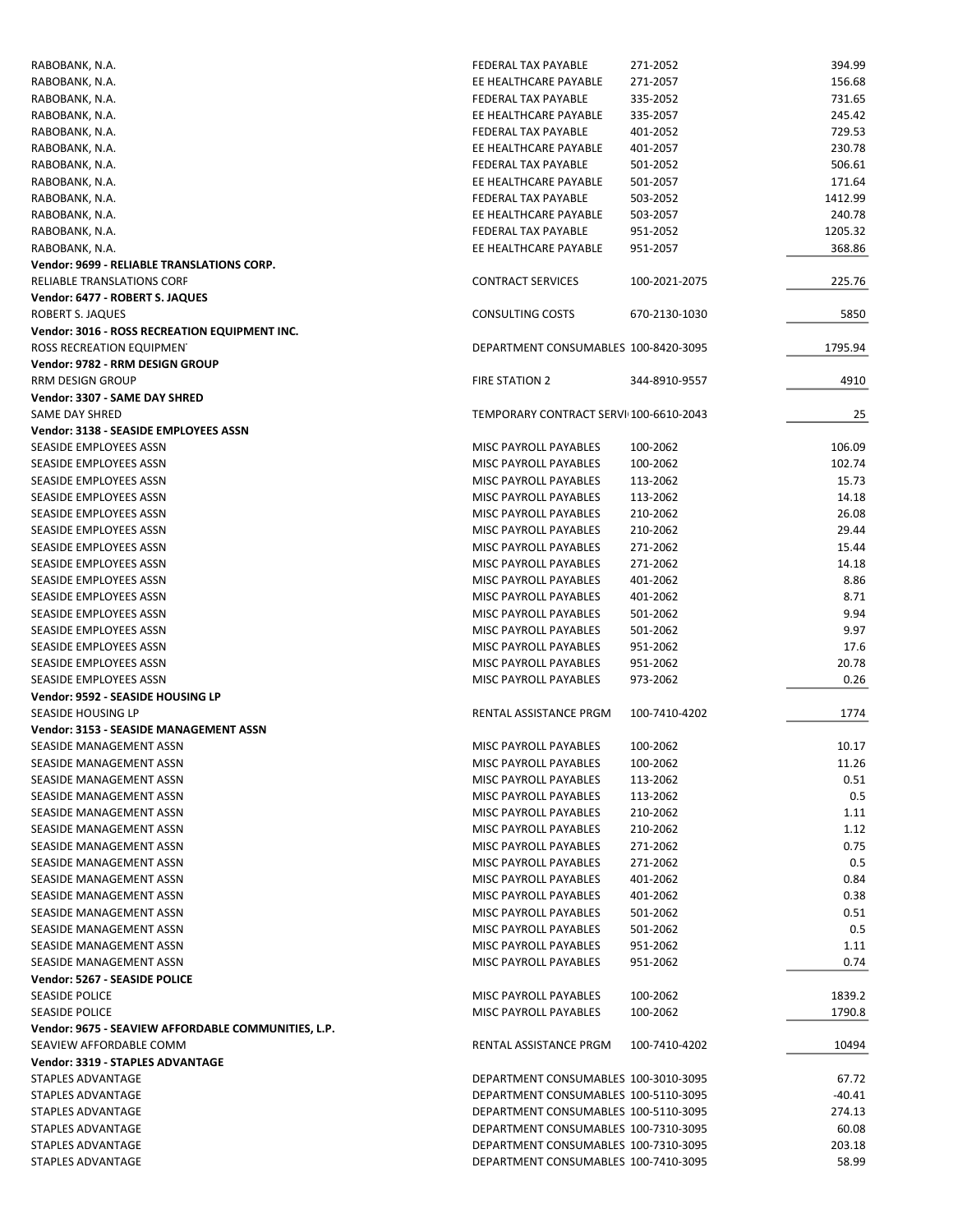| <b>STAPLES ADVANTAGE</b>                                  | DEPARTMENT CONSUMABLES 100-7410-3095    |               | 36.59    |
|-----------------------------------------------------------|-----------------------------------------|---------------|----------|
| STAPLES ADVANTAGE                                         | DEPARTMENT CONSUMABLES 100-9100-3095    |               | $-188.4$ |
| <b>STAPLES ADVANTAGE</b>                                  | DEPARTMENT CONSUMABLES 100-9200-3095    |               | $-57.89$ |
| STAPLES ADVANTAGE                                         | DEPARTMENT CONSUMABLES 100-9200-3095    |               | $-56.42$ |
| STAPLES ADVANTAGE                                         | DEPARTMENT CONSUMABLES 335-2010-3095    |               | 58.98    |
| <b>STAPLES ADVANTAGE</b>                                  | DEPARTMENT CONSUMABLES 335-2010-3095    |               | 260.52   |
| Vendor: 5144 - STATE OF CALIFORNIA                        |                                         |               |          |
| STATE OF CALIFORNIA                                       | STATE TAX PAYABLE                       | 100-2053      | 23890.8  |
| <b>STATE OF CALIFORNIA</b>                                | <b>STATE TAX PAYABLE</b>                | 113-2053      | 446.22   |
| <b>STATE OF CALIFORNIA</b>                                | <b>STATE TAX PAYABLE</b>                | 200-2053      | 8.46     |
| STATE OF CALIFORNIA                                       | STATE TAX PAYABLE                       | 210-2053      | 328.38   |
| STATE OF CALIFORNIA                                       | STATE TAX PAYABLE                       | 246-2053      | 156.41   |
| STATE OF CALIFORNIA                                       | STATE TAX PAYABLE                       | 271-2053      | 137.43   |
| STATE OF CALIFORNIA                                       | STATE TAX PAYABLE                       | 335-2053      | 319.99   |
| STATE OF CALIFORNIA                                       | STATE TAX PAYABLE                       | 401-2053      | 239.3    |
| STATE OF CALIFORNIA                                       | STATE TAX PAYABLE                       | 501-2053      | 112.17   |
| STATE OF CALIFORNIA                                       | <b>STATE TAX PAYABLE</b>                | 503-2053      | 421.09   |
| <b>STATE OF CALIFORNIA</b>                                | <b>STATE TAX PAYABLE</b>                | 951-2053      | 420.17   |
| <b>Vendor: 6936 - STATE WATER RESOURCES CONTROL BOARD</b> |                                         |               |          |
| STATE WATER RESOURCES CON                                 | STATE WASTE DISCHARGE FEE 271-8110-1045 |               | 3326     |
| Vendor: 3386 - SUNBAY RESORT ASSOCIATES LLC               |                                         |               |          |
| <b>SUNBAY RESORT ASSOCIATES L</b>                         | RENTAL ASSISTANCE PRGM                  | 100-7410-4202 | 3900     |
| Vendor: 6225 - TEREX UTILITIES, INC.                      |                                         |               |          |
| TEREX UTILITIES, INC.                                     | <b>OUTSIDE REPAIRS</b>                  | 501-8520-6148 | 1654.89  |
| Vendor: 6324 - The Home Depot Pro                         |                                         |               |          |
| The Home Depot Pro                                        | DEPT CONSUMABLES - CV RES 100-8110-3095 |               | 468.03   |
| The Home Depot Pro                                        | DEPT CONSUMABLES - CV RES 100-8110-3095 |               | 126.64   |
| The Home Depot Pro                                        | JANITORIAL SUPPLIES                     | 100-9105-3093 | 152.73   |
| The Home Depot Pro                                        | JANITORIAL SUPPLIES                     | 100-9105-3093 | 152.73   |
| The Home Depot Pro                                        | JANITORIAL SUPPLIES                     | 100-9105-3093 | 156.77   |
| The Home Depot Pro                                        | JANITORIAL SUPPLIES                     | 100-9105-3093 | 156.77   |
| The Home Depot Pro                                        | JANITORIAL SUPPLIES                     | 100-9105-3093 | 768.2    |
| The Home Depot Pro                                        | JANITORIAL SUPPLIES                     | 100-9105-3093 | 17.77    |
| The Home Depot Pro                                        | JANITORIAL SUPPLIES                     | 100-9105-3093 | 155.45   |
| The Home Depot Pro                                        | JANITORIAL SUPPLIES                     | 100-9105-3093 | 1282.22  |
| The Home Depot Pro                                        | JANITORIAL SUPPLIES                     | 100-9105-3093 | 797.58   |
| The Home Depot Pro                                        | JANITORIAL SUPPLIES                     | 100-9105-3093 | 589.25   |
| The Home Depot Pro                                        | JANITORIAL SUPPLIES                     | 100-9105-3093 | 21.84    |
| The Home Depot Pro                                        | <b>JANITORIAL SUPPLIES</b>              | 100-9105-3093 | 994.52   |
| The Home Depot Pro                                        | JANITORIAL SUPPLIES                     | 100-9105-3093 | 55.34    |
| The Home Depot Pro                                        | JANITORIAL SUPPLIES                     | 100-9105-3093 | 11.07    |
| The Home Depot Pro                                        | JANITORIAL SUPPLIES                     | 100-9105-3093 | 723.02   |
| The Home Depot Pro                                        | JANITORIAL SUPPLIES                     | 100-9105-3093 | 203.47   |
| The Home Depot Pro                                        | JANITORIAL SUPPLIES                     | 100-9105-3093 | 164.26   |
| The Home Depot Pro                                        | DEPARTMENT CONSUMABLES 100-9200-3095    |               | 308.96   |
| Vendor: 6197 - U.S. BANK EQUIPMENT FINANCE                |                                         |               |          |
| U.S. BANK EQUIPMENT FINANC                                | <b>COPIER SERVICES</b>                  | 100-7410-2044 | 197.31   |
| Vendor: 7124 - U.S. BANK N.A. - PARS ARS 457 & SRP        |                                         |               |          |
| U.S. BANK N.A. - PARS ARS 457                             | PARS-ARS 457 PAYABLE                    | 100-2063      | $-4020$  |
| U.S. BANK N.A. - PARS ARS 457                             | PARS-ARS 457 PAYABLE                    | 100-2063      | $-4020$  |
| U.S. BANK N.A. - PARS ARS 457                             | PARS-ARS 457 PAYABLE                    | 100-2063      | 62.37    |
| U.S. BANK N.A. - PARS ARS 457                             | PARS-ARS 457 PAYABLE                    | 100-2063      | 2451.45  |
| U.S. BANK N.A. - PARS ARS 457                             | PARS-ARS 457 PAYABLE                    | 100-2063      | 2510.63  |
| U.S. BANK N.A. - PARS ARS 457                             | PARS-ARS 457 PAYABLE                    | 100-2063      | 2538.15  |
| U.S. BANK N.A. - PARS ARS 457                             | PARS-ARS 457 PAYABLE                    | 100-2063      | 2459.91  |
| U.S. BANK N.A. - PARS ARS 457                             | PARS-ARS 457 PAYABLE                    | 113-2063      | 39.29    |
| U.S. BANK N.A. - PARS ARS 457                             | PARS-ARS 457 PAYABLE                    | 113-2063      | 39.47    |
| U.S. BANK N.A. - PARS ARS 457                             | PARS-ARS 457 PAYABLE                    | 200-2063      | 45.99    |
| U.S. BANK N.A. - PARS ARS 457                             | PARS-ARS 457 PAYABLE                    | 200-2063      | 56.06    |
| U.S. BANK N.A. - PARS ARS 457                             | PARS-ARS 457 PAYABLE                    | 210-2063      | 85.98    |
| U.S. BANK N.A. - PARS ARS 457                             | PARS-ARS 457 PAYABLE                    | 210-2063      | 88.73    |
| U.S. BANK N.A. - PARS ARS 457                             | PARS-ARS 457 PAYABLE                    | 271-2063      | 57.95    |
| U.S. BANK N.A. - PARS ARS 457                             | PARS-ARS 457 PAYABLE                    | 271-2063      | 39.47    |
| U.S. BANK N.A. - PARS ARS 457                             | PARS-ARS 457 PAYABLE                    | 401-2063      | 64.36    |
| U.S. BANK N.A. - PARS ARS 457                             | PARS-ARS 457 PAYABLE                    | 401-2063      | 29.53    |
| U.S. BANK N.A. - PARS ARS 457                             | PARS-ARS 457 PAYABLE                    | 501-2063      | 39.29    |
| U.S. BANK N.A. - PARS ARS 457                             | PARS-ARS 457 PAYABLE                    | 501-2063      | 39.47    |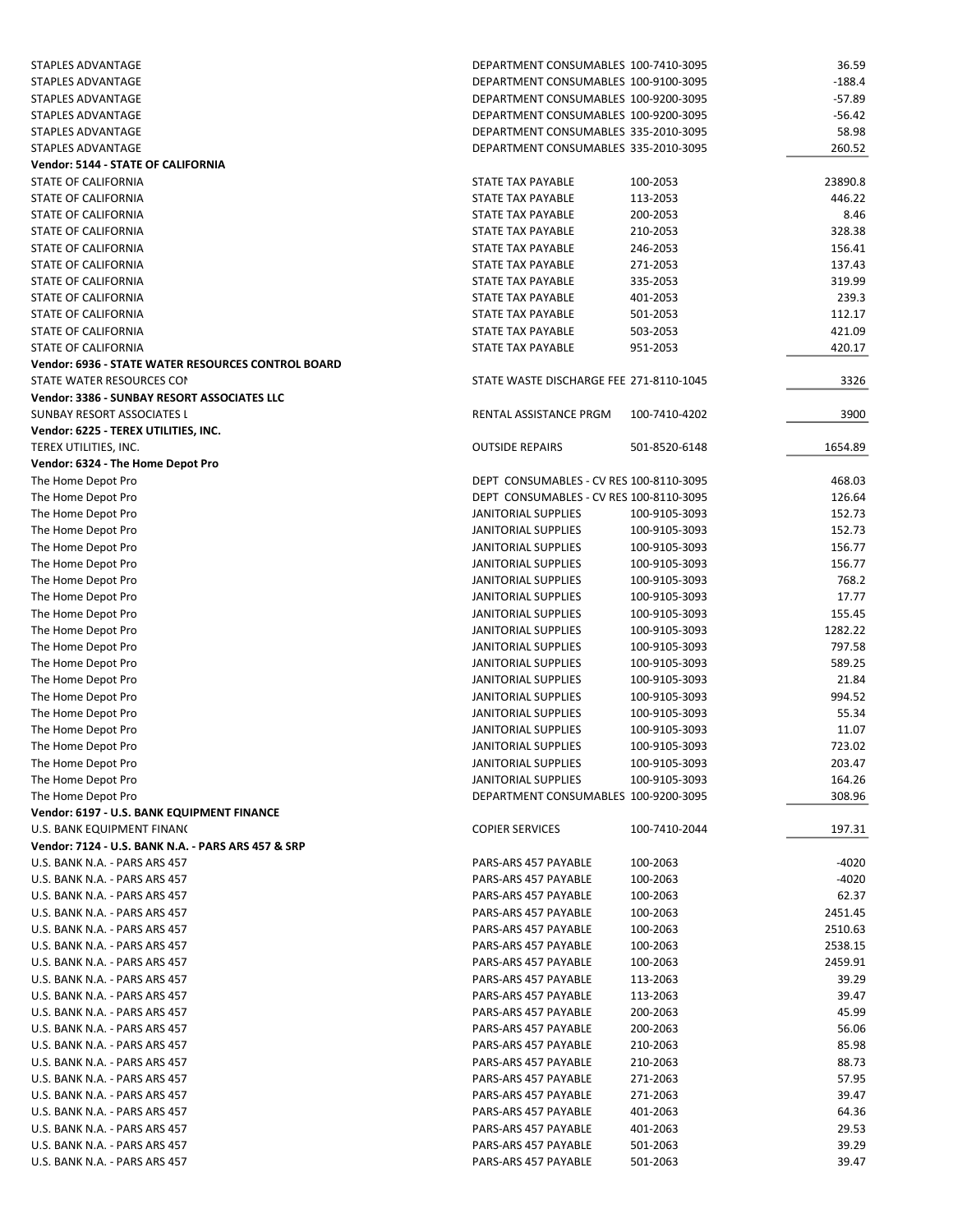| U.S. BANK N.A. - PARS ARS 457                           | PARS-ARS 457 PAYABLE                           | 503-2063      | 399.68 |
|---------------------------------------------------------|------------------------------------------------|---------------|--------|
| U.S. BANK N.A. - PARS ARS 457                           | PARS-ARS 457 PAYABLE                           | 503-2063      | 399.68 |
| U.S. BANK N.A. - PARS ARS 457                           | PARS-ARS 457 PAYABLE                           | 951-2063      | 93.77  |
| U.S. BANK N.A. - PARS ARS 457                           | PARS-ARS 457 PAYABLE                           | 951-2063      | 59.06  |
| Vendor: 5873 - UNITED SITE SERVICES OF CALIFORNIA, INC. |                                                |               |        |
| UNITED SITE SERVICES OF CALI                            | <b>EQUIPMENT RENTAL</b>                        | 100-8420-2087 | 54.63  |
| Vendor: 3560 - UNITED WAY OF MONTEREY PENINSULA         |                                                |               |        |
| UNITED WAY OF MONTEREY PI                               | MISC PAYROLL PAYABLES                          | 100-2062      | 20     |
| UNITED WAY OF MONTEREY PI                               | MISC PAYROLL PAYABLES                          | 100-2062      | 20     |
| UNITED WAY OF MONTEREY PI                               | MISC PAYROLL PAYABLES                          | 210-2062      | 3      |
| UNITED WAY OF MONTEREY PI                               | <b>MISC PAYROLL PAYABLES</b>                   | 210-2062      | 3      |
| Vendor: 7370 - UPEC, LOCAL 792                          |                                                |               |        |
| UPEC, LOCAL 792                                         | MISC PAYROLL PAYABLES                          | 100-2062      | 539.03 |
| UPEC, LOCAL 792                                         | MISC PAYROLL PAYABLES                          | 100-2062      | 546.71 |
| UPEC, LOCAL 792                                         | MISC PAYROLL PAYABLES                          | 113-2062      | 76.27  |
| UPEC, LOCAL 792                                         | MISC PAYROLL PAYABLES                          | 113-2062      | 68.78  |
| UPEC, LOCAL 792                                         | MISC PAYROLL PAYABLES                          | 210-2062      | 102.18 |
| UPEC, LOCAL 792                                         | MISC PAYROLL PAYABLES                          | 210-2062      | 166.98 |
| UPEC, LOCAL 792                                         | MISC PAYROLL PAYABLES                          | 271-2062      | 50.68  |
| UPEC, LOCAL 792                                         | MISC PAYROLL PAYABLES                          | 271-2062      | 44.55  |
| UPEC, LOCAL 792                                         | MISC PAYROLL PAYABLES                          | 401-2062      | 42.91  |
| UPEC, LOCAL 792                                         | MISC PAYROLL PAYABLES                          | 401-2062      | 42.24  |
| UPEC, LOCAL 792                                         | <b>MISC PAYROLL PAYABLES</b>                   | 501-2062      | 48.21  |
| UPEC, LOCAL 792                                         | MISC PAYROLL PAYABLES                          | 501-2062      | 48.36  |
|                                                         |                                                | 951-2062      | 85.3   |
| UPEC, LOCAL 792                                         | MISC PAYROLL PAYABLES<br>MISC PAYROLL PAYABLES |               |        |
| UPEC, LOCAL 792                                         |                                                | 951-2062      | 100.88 |
| UPEC, LOCAL 792                                         | MISC PAYROLL PAYABLES                          | 973-2062      | 1.17   |
| Vendor: 9247 - VERIZON CONNECT NWF INC.                 |                                                |               |        |
| VERIZON CONNECT NWF INC.                                | <b>OUTSIDE REPAIRS</b>                         | 501-8520-6148 | 1924   |
| Vendor: 6671 - VERIZON WIRELESS                         |                                                |               |        |
| <b>VERIZON WIRELESS</b>                                 | DEPARTMENT CONSUMABLES 100-8310-3095           |               | 51.84  |
| <b>VERIZON WIRELESS</b>                                 | DEPARTMENT CONSUMABLES 100-8420-3095           |               | 116.64 |
| <b>VERIZON WIRELESS</b>                                 | DEPARTMENT CONSUMABLES 100-8910-3095           |               | 155.52 |
| <b>VERIZON WIRELESS</b>                                 | DEPARTMENT CONSUMABLES 113-8730-3095           |               | 220.32 |
| <b>VERIZON WIRELESS</b>                                 | DEPARTMENT CONSUMABLES 113-8730-3095           |               | 76.02  |
| <b>VERIZON WIRELESS</b>                                 | DEPARTMENT CONSUMABLES 210-8110-3095           |               | 116.64 |
| <b>VERIZON WIRELESS</b>                                 | DEPARTMENT CONSUMABLES 401-8620-3095           |               | 142.56 |
| <b>VERIZON WIRELESS</b>                                 | DEPARTMENT CONSUMABLES 951-8820-3095           |               | 233.28 |
| Vendor: 6105 - VISION SERVICE PLAN-(CA)                 |                                                |               |        |
| VISION SERVICE PLAN-(CA)                                | VISION INS PAYABLE                             | 100-2061      | 45.66  |
| VISION SERVICE PLAN-(CA)                                | VISION INS PAYABLE                             | 100-2061      | 298.63 |
| VISION SERVICE PLAN-(CA)                                | VISION INS PAYABLE                             | 100-2061      | 171.39 |
| VISION SERVICE PLAN-(CA)                                | VISION INS PAYABLE                             | 100-2061      | 69.54  |
| VISION SERVICE PLAN-(CA)                                | VISION INS PAYABLE                             | 100-2061      | 56.8   |
| VISION SERVICE PLAN-(CA)                                | VISION INS PAYABLE                             | 100-2061      | 56.11  |
| VISION SERVICE PLAN-(CA)                                | VISION INS PAYABLE                             | 100-2061      | 21.93  |
| VISION SERVICE PLAN-(CA)                                | VISION INS PAYABLE                             | 100-2061      | 41.38  |
| VISION SERVICE PLAN-(CA)                                | VISION INS PAYABLE                             | 100-2061      | 56.8   |
| VISION SERVICE PLAN-(CA)                                | VISION INS PAYABLE                             | 100-2061      | 151.78 |
| VISION SERVICE PLAN-(CA)                                | VISION INS PAYABLE                             | 100-2061      | 296.91 |
| VISION SERVICE PLAN-(CA)                                | VISION INS PAYABLE                             | 100-2061      | 42.98  |
| VISION SERVICE PLAN-(CA)                                | VISION INS PAYABLE                             | 100-2061      | 61.75  |
| VISION SERVICE PLAN-(CA)                                | VISION INS PAYABLE                             | 100-2061      | 62.22  |
| VISION SERVICE PLAN-(CA)                                | VISION INS PAYABLE                             | 113-2061      | 9.6    |
| VISION SERVICE PLAN-(CA)                                | VISION INS PAYABLE                             | 113-2061      | 0.89   |
| VISION SERVICE PLAN-(CA)                                | VISION INS PAYABLE                             | 113-2061      | 5.68   |
| VISION SERVICE PLAN-(CA)                                | VISION INS PAYABLE                             | 113-2061      | 3.66   |
| VISION SERVICE PLAN-(CA)                                | VISION INS PAYABLE                             | 113-2061      | 3.66   |
| VISION SERVICE PLAN-(CA)                                | VISION INS PAYABLE                             | 113-2061      | 0.9    |
| VISION SERVICE PLAN-(CA)                                | VISION INS PAYABLE                             | 113-2061      | 6.08   |
| VISION SERVICE PLAN-(CA)                                | VISION INS PAYABLE                             | 113-2061      | 0.05   |
| VISION SERVICE PLAN-(CA)                                | VISION INS PAYABLE                             | 113-2061      | 8.92   |
| VISION SERVICE PLAN-(CA)                                | VISION INS PAYABLE                             | 210-2061      | 3.38   |
| VISION SERVICE PLAN-(CA)                                | VISION INS PAYABLE                             | 210-2061      | 7.54   |
| VISION SERVICE PLAN-(CA)                                | VISION INS PAYABLE                             | 210-2061      | 29.48  |
| VISION SERVICE PLAN-(CA)                                | VISION INS PAYABLE                             | 210-2061      | 2.01   |
| VISION SERVICE PLAN-(CA)                                | VISION INS PAYABLE                             | 210-2061      | 26.55  |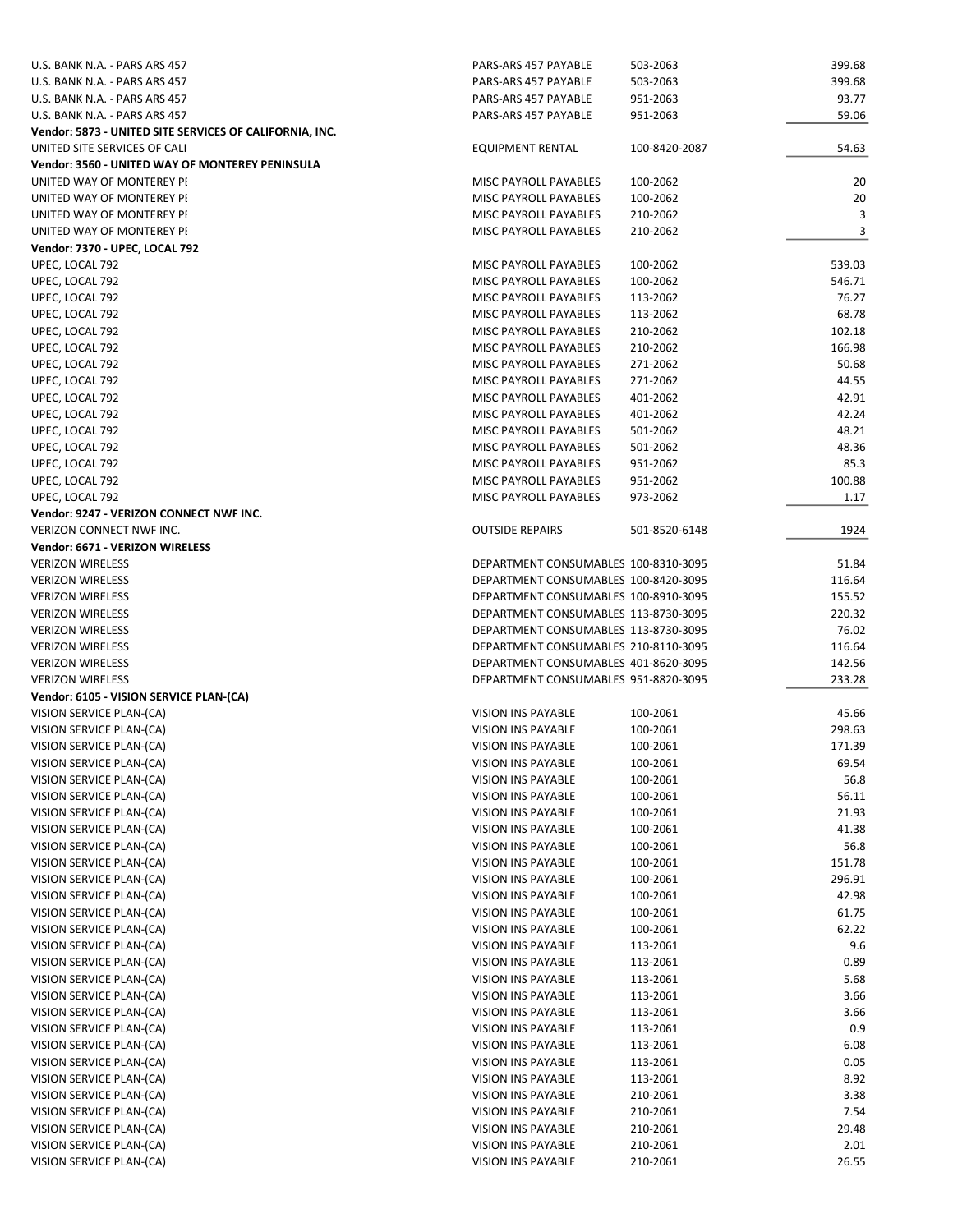| VISION SERVICE PLAN-(CA)              | VISION INS PAYABLE                       | 210-2061      | 2.01     |
|---------------------------------------|------------------------------------------|---------------|----------|
| VISION SERVICE PLAN-(CA)              | <b>VISION INS PAYABLE</b>                | 210-2061      | 3.1      |
| VISION SERVICE PLAN-(CA)              | <b>VISION INS PAYABLE</b>                | 210-2061      | 1.94     |
| VISION SERVICE PLAN-(CA)              | <b>VISION INS PAYABLE</b>                | 246-2061      | 9.01     |
| VISION SERVICE PLAN-(CA)              | <b>VISION INS PAYABLE</b>                | 246-2061      | 9.01     |
| VISION SERVICE PLAN-(CA)              | VISION INS PAYABLE                       | 271-2061      | 2.56     |
| VISION SERVICE PLAN-(CA)              | VISION INS PAYABLE                       | 271-2061      | 2.57     |
| VISION SERVICE PLAN-(CA)              | <b>VISION INS PAYABLE</b>                | 271-2061      | 6.33     |
| VISION SERVICE PLAN-(CA)              | <b>VISION INS PAYABLE</b>                | 271-2061      | 3.28     |
| VISION SERVICE PLAN-(CA)              | <b>VISION INS PAYABLE</b>                | 271-2061      | 3.5      |
| VISION SERVICE PLAN-(CA)              | <b>VISION INS PAYABLE</b>                | 271-2061      | 12.77    |
| VISION SERVICE PLAN-(CA)              | <b>VISION INS PAYABLE</b>                | 335-2061      | 9.01     |
| VISION SERVICE PLAN-(CA)              | <b>VISION INS PAYABLE</b>                | 335-2061      | 5.68     |
| VISION SERVICE PLAN-(CA)              | <b>VISION INS PAYABLE</b>                | 335-2061      | 9.01     |
| VISION SERVICE PLAN-(CA)              | VISION INS PAYABLE                       | 335-2061      | 5.68     |
| VISION SERVICE PLAN-(CA)              | VISION INS PAYABLE                       | 401-2061      | 7.19     |
| VISION SERVICE PLAN-(CA)              | <b>VISION INS PAYABLE</b>                | 401-2061      | 0.87     |
| VISION SERVICE PLAN-(CA)              | VISION INS PAYABLE                       | 401-2061      | 0.48     |
| VISION SERVICE PLAN-(CA)              | <b>VISION INS PAYABLE</b>                | 401-2061      | 4.4      |
| VISION SERVICE PLAN-(CA)              | <b>VISION INS PAYABLE</b>                | 401-2061      | 0.11     |
| VISION SERVICE PLAN-(CA)              | <b>VISION INS PAYABLE</b>                | 401-2061      | 8.01     |
| VISION SERVICE PLAN-(CA)              | <b>VISION INS PAYABLE</b>                | 401-2061      | 2.79     |
| VISION SERVICE PLAN-(CA)              | <b>VISION INS PAYABLE</b>                | 501-2061      | 0.89     |
| VISION SERVICE PLAN-(CA)              | VISION INS PAYABLE                       | 501-2061      | 5.68     |
| VISION SERVICE PLAN-(CA)              | <b>VISION INS PAYABLE</b>                | 501-2061      | 8.95     |
| VISION SERVICE PLAN-(CA)              | VISION INS PAYABLE                       | 501-2061      | 5.64     |
| VISION SERVICE PLAN-(CA)              | <b>VISION INS PAYABLE</b>                | 501-2061      | 8.95     |
| VISION SERVICE PLAN-(CA)              | VISION INS PAYABLE                       | 501-2061      | 0.9      |
| VISION SERVICE PLAN-(CA)              | <b>VISION INS PAYABLE</b>                | 503-2061      | 9.01     |
| VISION SERVICE PLAN-(CA)              | <b>VISION INS PAYABLE</b>                | 503-2061      | 9.01     |
| VISION SERVICE PLAN-(CA)              | RETIREES DEPENDENT MED                   | 601-2190      | 410.98   |
| VISION SERVICE PLAN-(CA)              | <b>VISION INS PAYABLE</b>                | 951-2061      | 12.27    |
| VISION SERVICE PLAN-(CA)              | VISION INS PAYABLE                       | 951-2061      | 1.86     |
| VISION SERVICE PLAN-(CA)              | <b>VISION INS PAYABLE</b>                | 951-2061      | 4.96     |
| VISION SERVICE PLAN-(CA)              | VISION INS PAYABLE                       | 951-2061      | 3.12     |
| VISION SERVICE PLAN-(CA)              | VISION INS PAYABLE                       | 951-2061      | 11.88    |
| VISION SERVICE PLAN-(CA)              | VISION INS PAYABLE                       | 951-2061      | 3.19     |
| VISION SERVICE PLAN-(CA)              | <b>VISION INS PAYABLE</b>                | 951-2061      | 3.64     |
| VISION SERVICE PLAN-(CA)              | <b>VISION INS PAYABLE</b>                | 951-2061      | 2.84     |
| VISION SERVICE PLAN-(CA)              | <b>VISION INS PAYABLE</b>                | 953-2061      | 0.06     |
| Vendor: 2328 - WALLACE GROUP          |                                          |               |          |
| <b>WALLACE GROUP</b>                  | <b>ELLIS PARK</b>                        | 342-8910-9574 | 5367     |
| Vendor: 9795 - WILLIAM HENRY KROEGER  |                                          |               |          |
| WILLIAM HENRY KROEGER                 | RENTAL ASSISTANCE PRGM                   | 100-7410-4202 | 13000    |
| Vendor: 3785 - ZAP MANUFACTURING INC. |                                          |               |          |
| ZAP MANUFACTURING INC.                | CIP - STREET SIGN UPGRADES 212-8960-9600 |               | 9502.64  |
| ZAP MANUFACTURING INC.                | CIP - STREET SIGN UPGRADES 212-8960-9600 |               | 14921.44 |
|                                       |                                          |               |          |

# Report Summary

#### Fund Summary

| Fund                                  | <b>Payment Amount</b> |
|---------------------------------------|-----------------------|
| 100 - GENERAL FUND                    | 408046.38             |
| 113 - POMA & DMDC FUND                | 10665.92              |
| 200 - CDBG FUND                       | 132.19                |
| 210 - STREETS FUND                    | 40701.93              |
| 212 - TRANSPORTATION CAPITAL PROJECTS | 24424.08              |
| 246 - CITY AFFORDABLE HOUSING FUND    | 2021.26               |
| 251 - SENIOR PROGRAMS                 | 25                    |
| 252 - OLDEMEYER MAINTENANCE           | 277                   |
| 257 - PARKS MAINTENANCE               | 23.26                 |
| 271 - STORMWATER FUND                 | 106174.26             |
| 297 - HS - MERGED HOUSING             | 1249.85               |
| 333 - LRA FT, ORD                     | 530.28                |
| 335 - ESCA (FORA)                     | 4243.5                |
| 342 - PARKS-PLAYGROUND IMPRVMNT       | 5367                  |
| 344 - GOVERNMENT FACILITIES IMPRVMNT  | 15410                 |
| 401 - WATER FUND                      | 11964.92              |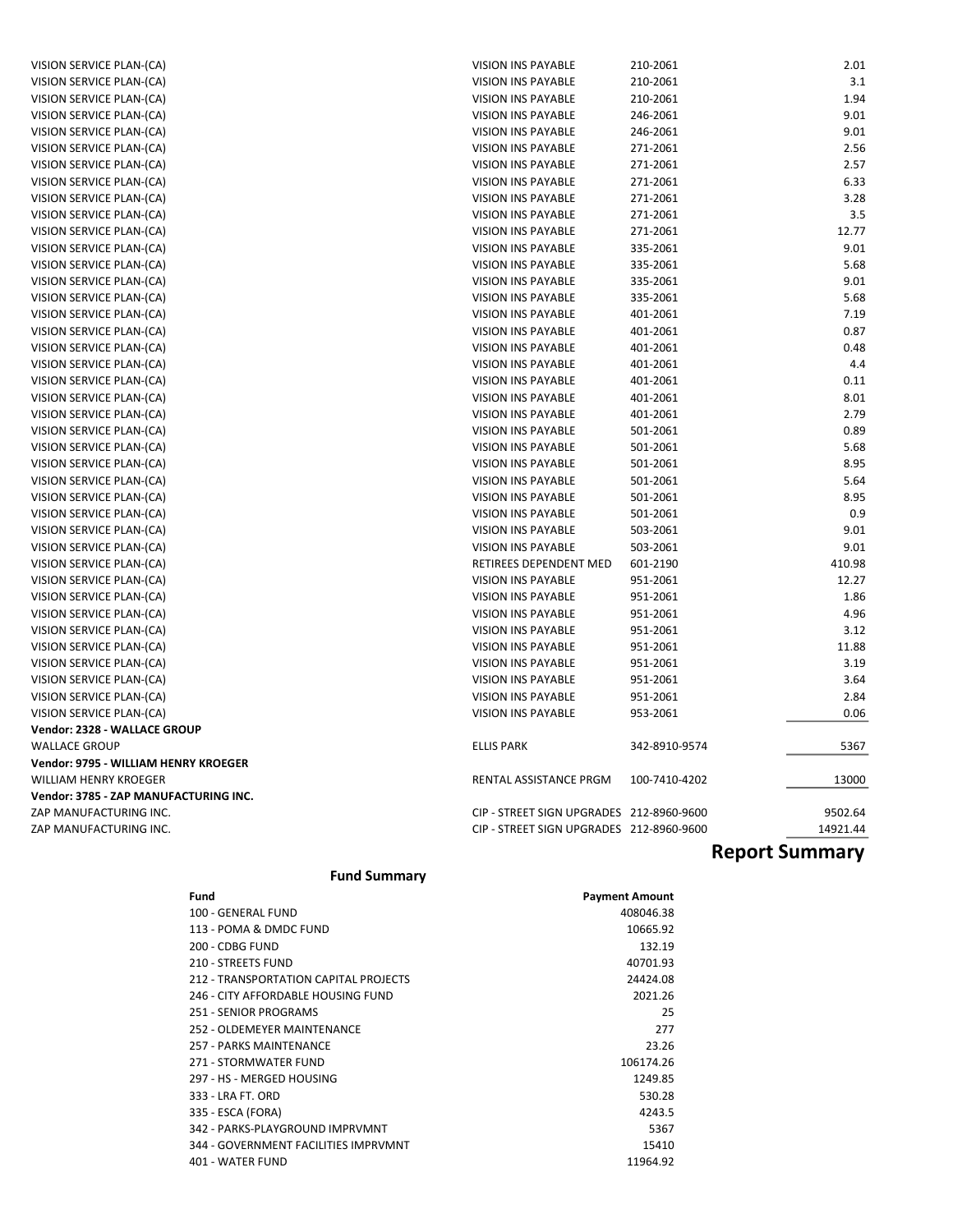| 501 - EQUIPMT MAINT FUND                                   |                                                      | 9263.88                           |
|------------------------------------------------------------|------------------------------------------------------|-----------------------------------|
| 502 - PROP/CASUALTY INS FUND                               |                                                      | 14511.18                          |
| <b>503 - MIS FUND</b>                                      |                                                      | 5035.87                           |
| 601 - EXPEND TRUST FUND                                    |                                                      | 14840.98                          |
| 670 - WATERMASTER FUND                                     |                                                      | 18650                             |
| 951 - SAN, DISTRICT GEN, FUND                              |                                                      | 8818.47                           |
| 953 - SAN, DISTRICT CAP, IMPROV<br>973 - SA MERGED - LMIHF |                                                      | 0.06<br>76.94                     |
|                                                            | <b>Account Summary</b>                               |                                   |
| <b>Account Number</b>                                      | <b>Account Name</b>                                  |                                   |
| 100-2010                                                   | <b>TID ASSESSMENT</b>                                | <b>Payment Amount</b><br>13466.97 |
| 100-2021-2075                                              | <b>CONTRACT SERVICES</b>                             | 651.03                            |
| 100-2031-2064                                              | PERSONNEL RECRUITMEN                                 | 187                               |
| 100-2031-4123                                              | <b>BOOKS AND PERIODICALS</b>                         | 1103.79                           |
| 100-2052                                                   | <b>FEDERAL TAX PAYABLE</b>                           | 61807.58                          |
| 100-2053                                                   | STATE TAX PAYABLE                                    | 23890.8                           |
| 100-2056                                                   | PERS PAYABLE                                         | 121094.79                         |
| 100-2057                                                   | EE HEALTHCARE PAYABLE                                | 17174.19                          |
| 100-2059                                                   | <b>GARNISHMENT PAYABLE</b>                           | 1260.41                           |
| 100-2060                                                   | DEFERRED COMP PAYABL                                 | 30743.94                          |
| 100-2061                                                   | <b>VISION INS PAYABLE</b>                            | 1433.88                           |
| 100-2062                                                   | <b>MISC PAYROLL PAYABLES</b><br>PARS-ARS 457 PAYABLE | 7967                              |
| 100-2063<br>100-2064                                       | LIUNA PENSION PAYABLE                                | 1982.51<br>3302.57                |
| 100-3010-3095                                              | DEPARTMENT CONSUMA                                   | 67.72                             |
| 100-3691                                                   | <b>PARK RENTAL FEES</b>                              | 69.74                             |
| 100-5110-1015                                              | <b>BENEFITS ADMINISTRATI(</b>                        | 2548.86                           |
| 100-5110-1025                                              | <b>CITY AUDIT</b>                                    | 3150                              |
| 100-5110-1030                                              | CONSULTANT                                           | 3200                              |
| 100-5110-2044                                              | <b>COPIER SERVICES</b>                               | 500.35                            |
| 100-5110-3095                                              | DEPARTMENT CONSUMA                                   | 233.72                            |
| 100-6110-2057                                              | <b>PEST CONTROL</b>                                  | 150                               |
| 100-6110-3102                                              | <b>COMPUTER SUPPLIES/SO</b>                          | 216.54                            |
| 100-6110-4122                                              | <b>DUES &amp; MEMBERSHIP</b>                         | 125                               |
| 100-6110-5132                                              | <b>TELEPHONE</b>                                     | 120.19                            |
| 100-6120-9395                                              | <b>VEHICLE MAINTENANCE</b>                           | 4800                              |
| 100-6130-9602<br>100-6610-2043                             | PAYMENT ON PRINCIPAL<br><b>TEMPORARY CONTRACT S</b>  | 593.94<br>905                     |
| 100-6610-9602                                              | PAYMENT ON PRINCIPAL-                                | 1083.59                           |
|                                                            | <b>Account Summary</b>                               |                                   |
| <b>Account Number</b>                                      | <b>Account Name</b>                                  | <b>Payment Amount</b>             |
| 100-6610-9605                                              | <b>INTEREST EXPENSE-COPIE</b>                        | 411.2                             |
| 100-6640-1026                                              | <b>MEDICAL EXAMS</b>                                 | 400                               |
| 100-6640-2049                                              | UNIFORM SERVICE/LAUN                                 | 318.73                            |
| 100-6640-3096                                              | <b>CSA 74 PURCHASES</b>                              | 25.8                              |
| 100-6640-9602                                              | PRINCIPAL ON LEASE                                   | 616.09                            |
| 100-7110-8185                                              | PLASTICS ORDINANCE SM                                | 4047.5                            |
| 100-7210-9602                                              | PRINCIPAL PAYMENTS                                   | 621.01                            |
| 100-7310-3095                                              | DEPARTMENT CONSUMA                                   | 263.26                            |
| 100-7310-3102                                              | <b>COMPUTER SUPPLIES/SO</b>                          | 616.91                            |
| 100-7410-2044                                              | <b>COPIER SERVICES</b>                               | 197.31                            |
| 100-7410-3095<br>100-7410-4201                             | DEPARTMENT CONSUMA<br>UTILITY ASSISTANCE PRGI        | 95.58<br>3774.67                  |
| 100-7410-4202                                              | <b>RENTAL ASSISTANCE PRG</b>                         | 49968                             |
| 100-8110-1030                                              | CONSULTANT - CV RESPO                                | 800                               |
| 100-8110-2073                                              | SUBCONTRACTED WORK                                   | 618.28                            |
| 100-8110-3095                                              | DEPT CONSUMABLES - CV                                | 594.67                            |
| 100-8310-2049                                              | UNIFORM SERVICE / LAUI                               | 66.25                             |
| 100-8310-2057                                              | PEST CONTROL                                         | 319                               |
| 100-8310-2073                                              | SUBCONTRACTED WORK                                   | 2525.83                           |
| 100-8310-3095                                              | DEPARTMENT CONSUMA                                   | 322.57                            |
| 100-8310-5133                                              | <b>WATER</b>                                         | 3086.25                           |
| 100-8310-5136                                              | SEWER SERVICE CHARGE                                 | 3344.66                           |
| 100-8310-9602                                              | PAYMENT ON PRINCIPAL                                 | 6656.37                           |
| 100-8310-9605<br>100-8410-2049                             | <b>INTEREST EXPENSE</b><br>UNIFORM SERVICE/LAUN      | 2525.92<br>24.3                   |
|                                                            |                                                      |                                   |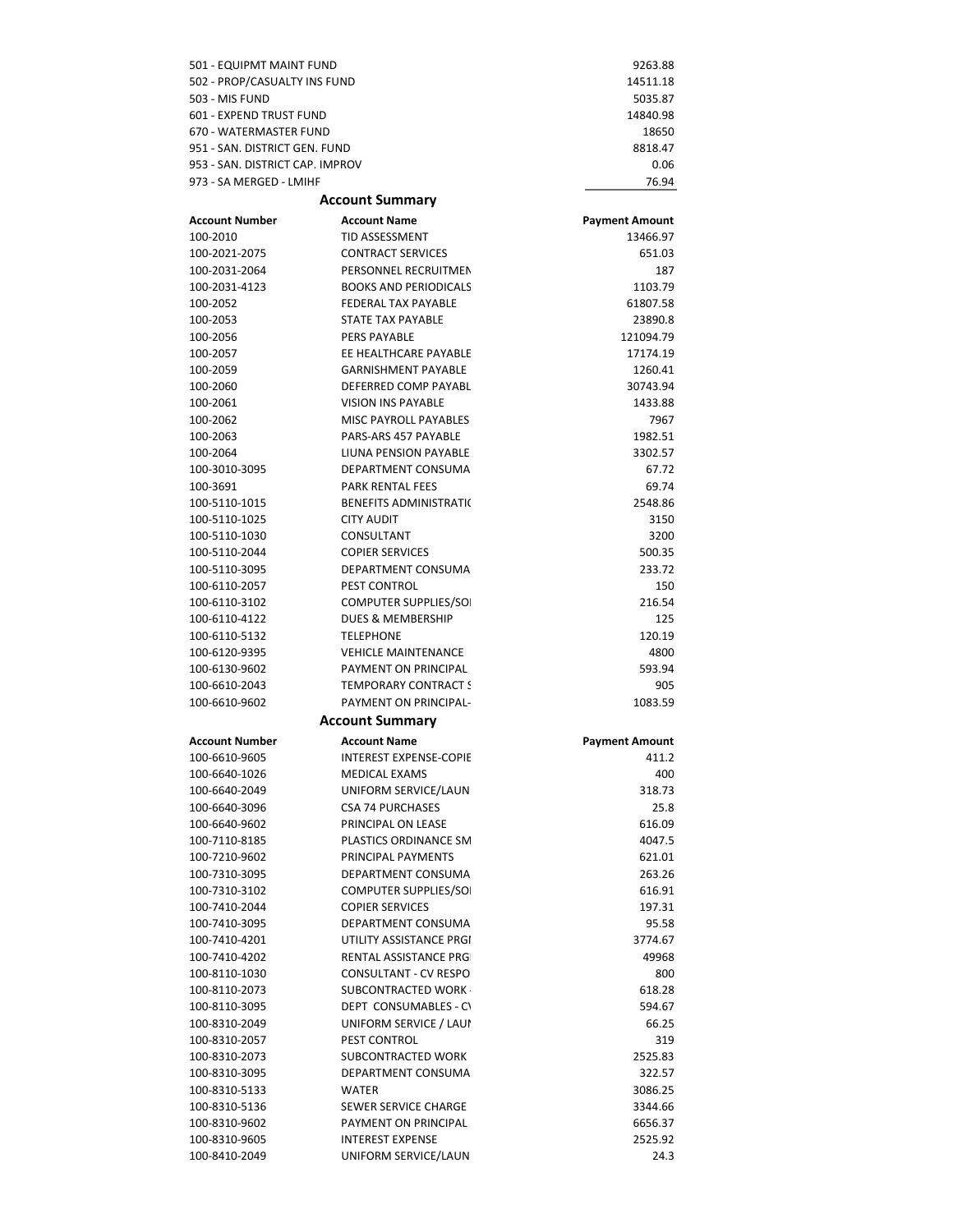| 100-8410-7185         | <b>FOSPA MATCH</b>                              | 2679.63               |
|-----------------------|-------------------------------------------------|-----------------------|
| 100-8410-9602         | PRINCIPAL                                       | 2401.94               |
| 100-8420-2049         | UNIFORM SERVICE/LAUN                            | 88.39                 |
| 100-8420-2087         | <b>EQUIPMENT RENTAL</b>                         | 54.63                 |
| 100-8420-3095         | DEPARTMENT CONSUMA                              | 2319.35               |
| 100-8420-3107         | <b>TOOLS</b>                                    | 55.85                 |
| 100-8420-9602         | <b>LEASE PRINCIPAL</b>                          | 1739.28               |
| 100-8420-9605         | <b>LEASE INTEREST</b>                           | 31.52                 |
| 100-8440-2049         | UNIFORM SERVICE / LAUI                          | 44.17                 |
| 100-8440-5133         | <b>WATER</b>                                    | 4537.42               |
| 100-8450-2049         | UNIFORM SERVICE / LAUI                          | 22.08                 |
| 100-8910-3095         | DEPARTMENT CONSUMA                              | 155.52                |
| 100-8910-9602         | PRINCIPAL-COPIER LEASE                          | 820.78                |
| 100-9100-3095         | DEPARTMENT CONSUMA                              | $-188.4$              |
| 100-9100-9602         | PRINCIPAL PAYMENT                               | 495.6                 |
| 100-9105-2049         | UNIFORM SERVICE/LAUN                            | 119.71                |
| 100-9105-3093         | JANITORIAL SUPPLIES                             | 6402.99               |
| 100-9200-3095         | DEPARTMENT CONSUMA                              | 194.65                |
| 113-2052              | <b>FEDERAL TAX PAYABLE</b>                      | 1105.86               |
| 113-2053              | STATE TAX PAYABLE<br>PERS PAYABLE               | 446.22                |
| 113-2056              | EE HEALTHCARE PAYABLE                           | 1845.49               |
| 113-2057              | <b>GARNISHMENT PAYABLE</b>                      | 388.91<br>85.47       |
| 113-2059<br>113-2060  | DEFERRED COMP PAYABL                            | 474.51                |
| 113-2061              | <b>VISION INS PAYABLE</b>                       | 39.44                 |
| 113-2062              | <b>MISC PAYROLL PAYABLES</b>                    | 175.97                |
| 113-2063              | PARS-ARS 457 PAYABLE                            | 78.76                 |
| 113-2064              | LIUNA PENSION PAYABLE                           | 8.11                  |
| 113-8730-2049         | UNIFORM SERVICE / LAUI                          | 119.62                |
| 113-8730-2073         | SUBCONTRACTED WORK                              | 4776.88               |
| 113-8730-3095         | DEPARTMENT CONSUMA                              | 1120.68               |
| 200-2053              | STATE TAX PAYABLE                               | 8.46                  |
| 200-2057              | EE HEALTHCARE PAYABLE                           | 21.68                 |
|                       |                                                 |                       |
|                       |                                                 |                       |
|                       | <b>Account Summary</b>                          |                       |
| <b>Account Number</b> | <b>Account Name</b>                             | <b>Payment Amount</b> |
| 200-2063              | PARS-ARS 457 PAYABLE                            | 102.05                |
| 210-2052              | FEDERAL TAX PAYABLE                             | 924.7                 |
| 210-2053              | STATE TAX PAYABLE                               | 328.38                |
| 210-2056              | PERS PAYABLE                                    | 1778.73               |
| 210-2057<br>210-2060  | EE HEALTHCARE PAYABLE<br>DEFERRED COMP PAYABL   | 407.24                |
| 210-2061              | VISION INS PAYABLE                              | 619.6<br>76.01        |
| 210-2062              | <b>MISC PAYROLL PAYABLES</b>                    | 332.91                |
| 210-2063              | PARS-ARS 457 PAYABLE                            | 174.71                |
| 210-2064              | LIUNA PENSION PAYABLE                           | 442.3                 |
| 210-8110-2049         | UNIFORM SERVICE/LAUN                            | 55.21                 |
| 210-8110-2068         | REFUSE DISPOSAL                                 | 331.5                 |
| 210-8110-3095         | DEPARTMENT CONSUMA                              | 884.44                |
| 210-8110-9602         | PRINCIPAL-COPIER LEASE                          | 7131.66               |
| 210-8110-9605         | <b>INTEREST EXPENSE</b>                         | 424.63                |
| 210-8210-2059         | <b>STREET LIGHTINGS</b>                         | 22500                 |
| 210-8210-2077         | TRAFFIC SIGNAL MAINTEI                          | 1140.53               |
| 210-8420-2049         | UNIFORM SERVICE/LAUN                            | 15.54                 |
| 210-8420-5133         | <b>WATER</b>                                    | 3133.84               |
| 212-8960-9600         | <b>CIP - STREET SIGN UPGRA</b>                  | 24424.08              |
| 246-2052              | <b>FEDERAL TAX PAYABLE</b>                      | 457.36                |
| 246-2053              | STATE TAX PAYABLE                               | 156.41                |
| 246-2056              | <b>PERS PAYABLE</b>                             | 867.5                 |
| 246-2057              | EE HEALTHCARE PAYABLE                           | 138.64                |
| 246-2060              | DEFERRED COMP PAYABL                            | 383.33                |
| 246-2061              | <b>VISION INS PAYABLE</b>                       | 18.02                 |
| 251-3687              | <b>SENIOR TRIPS</b>                             | 25                    |
| 252-2345              | <b>CENTER RENTAL DEPOSIT</b>                    | 277                   |
| 257-3689              | <b>MAINTENANCE FEES</b>                         | 23.26                 |
| 271-2052<br>271-2053  | <b>FEDERAL TAX PAYABLE</b><br>STATE TAX PAYABLE | 394.99<br>137.43      |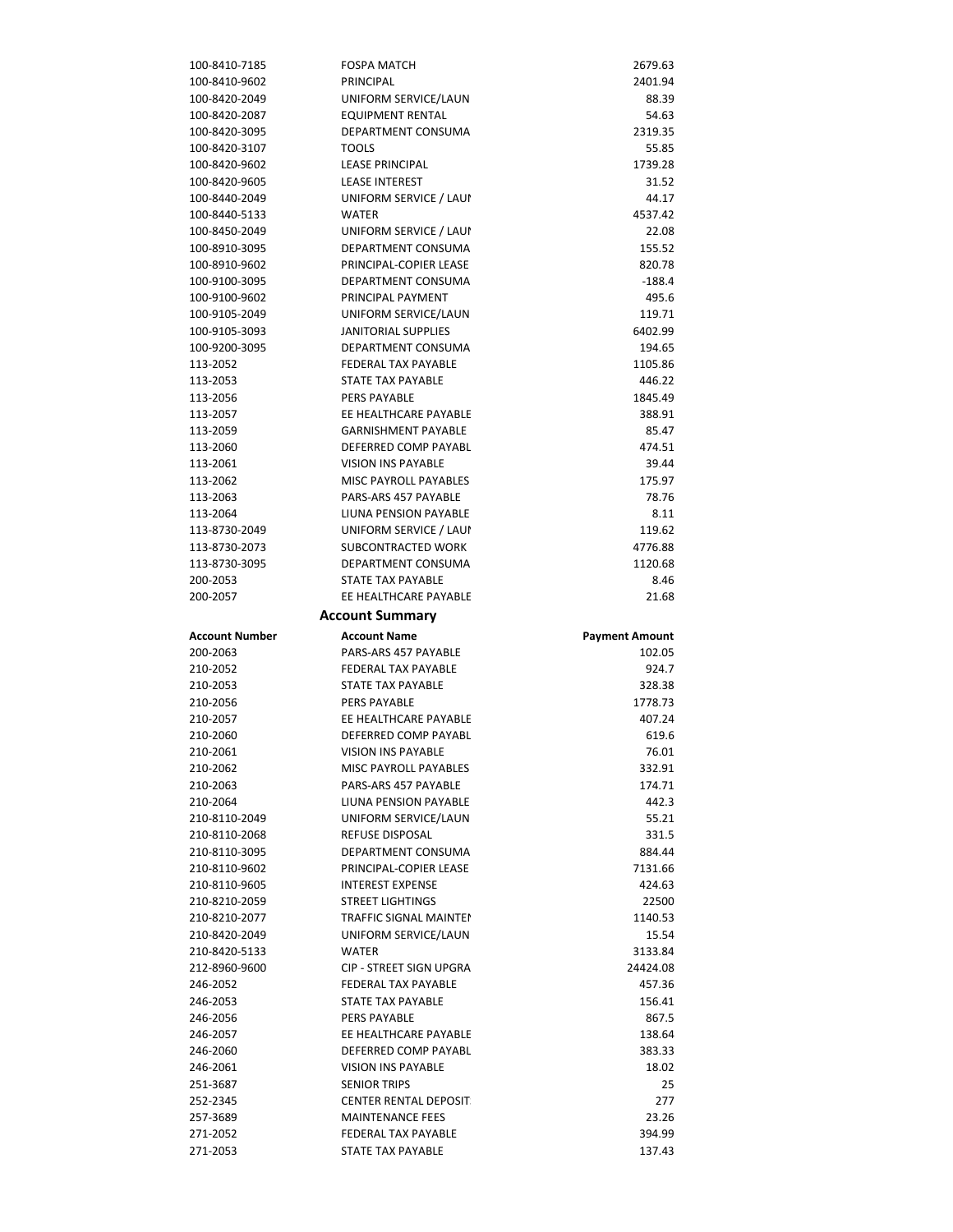| 271-2056                       | <b>PERS PAYABLE</b>                                   | 1279.56               |
|--------------------------------|-------------------------------------------------------|-----------------------|
| 271-2057                       | EE HEALTHCARE PAYABLE                                 | 164.81                |
| 271-2059                       | <b>GARNISHMENT PAYABLE</b>                            | 378                   |
| 271-2060                       | DEFERRED COMP PAYABL                                  | 419.67                |
| 271-2061                       | <b>VISION INS PAYABLE</b>                             | 31.01                 |
| 271-2062                       | <b>MISC PAYROLL PAYABLES</b>                          | 126.1                 |
| 271-2063                       | PARS-ARS 457 PAYABLE                                  | 97.42                 |
| 271-2064                       | LIUNA PENSION PAYABLE                                 | 364.51                |
| 271-8110-1044                  | <b>MRWPCA NPDES FEE</b>                               | 71934.75              |
| 271-8110-1045                  | STATE WASTE DISCHARGI                                 | 3326                  |
| 271-8110-2049                  | UNIFORM SERVICE/LAUN                                  | 44.17                 |
| 271-8110-8187                  | DEPARTMENT EQUIPMEN                                   | 11150                 |
| 271-8110-9602<br>271-8110-9605 | PAYMENT ON PRINCIPAL<br><b>INTEREST EXPENSE</b>       | 15231.31<br>1094.53   |
| 297-7993-8187                  | DEPARTMENT EQUIPMEN                                   | 512.37                |
| 297-7993-9599                  | <b>RENTAL PROPERTY EXP &amp;</b>                      | 737.48                |
| 333-8910-2073                  | <b>SUBCONTRACTED WORK</b>                             | 530.28                |
| 335-2010-3095                  | DEPARTMENT CONSUMA                                    | 319.5                 |
| 335-2052                       | <b>FEDERAL TAX PAYABLE</b>                            | 731.65                |
| 335-2053                       | STATE TAX PAYABLE                                     | 319.99                |
| 335-2056                       | PERS PAYABLE                                          | 1250.08               |
| 335-2057                       | EE HEALTHCARE PAYABLE                                 | 245.42                |
| 335-2059                       | <b>GARNISHMENT PAYABLE</b>                            | 226.15                |
| 335-2060                       | DEFERRED COMP PAYABL                                  | 1121.33               |
| 335-2061                       | <b>VISION INS PAYABLE</b>                             | 29.38                 |
| 342-8910-9574                  | <b>ELLIS PARK</b>                                     | 5367                  |
| 344-8910-9557                  | <b>FIRE STATION 2</b>                                 | 4910                  |
|                                | <b>Account Summary</b>                                |                       |
| <b>Account Number</b>          | <b>Account Name</b>                                   | <b>Payment Amount</b> |
| 344-8910-9560                  | <b>BROADWAY LIGHTS</b>                                | 10500                 |
| 401-2002                       | A/P MPWMD SURCHARGI                                   | 5580.36               |
| 401-2052                       | <b>FEDERAL TAX PAYABLE</b>                            | 729.53                |
| 401-2053                       | STATE TAX PAYABLE                                     | 239.3                 |
| 401-2056                       | <b>PERS PAYABLE</b>                                   | 1344.78               |
| 401-2057                       | EE HEALTHCARE PAYABLE                                 | 230.78                |
| 401-2060                       | DEFERRED COMP PAYABL                                  | 572.29                |
| 401-2061                       | <b>VISION INS PAYABLE</b>                             | 23.85                 |
| 401-2062                       | MISC PAYROLL PAYABLES                                 | 103.94                |
| 401-2063                       | PARS-ARS 457 PAYABLE                                  | 93.89                 |
| 401-2064                       | <b>LIUNA PENSION PAYABLE</b><br>UNIFORM SERVICE/LAUN  | 260.18                |
| 401-8620-2049<br>401-8620-2072 |                                                       |                       |
|                                |                                                       | 55.21                 |
|                                | WATER SAMPLING                                        | 84                    |
| 401-8620-2073                  | SUBCONTRACTED WORK                                    | 711.11                |
| 401-8620-3095                  | DEPARTMENT CONSUMA                                    | 579.55                |
| 401-8620-9602                  | PAYMENT ON PRINCIPAL                                  | 1332.01               |
| 401-8620-9605<br>501-2052      | <b>INTEREST EXPENSE</b><br><b>FEDERAL TAX PAYABLE</b> | 24.14<br>506.61       |
| 501-2053                       | <b>STATE TAX PAYABLE</b>                              | 112.17                |
| 501-2056                       | PERS PAYABLE                                          | 1055.71               |
| 501-2057                       | EE HEALTHCARE PAYABLE                                 | 171.64                |
| 501-2060                       | DEFERRED COMP PAYABL                                  | 392.7                 |
| 501-2061                       | <b>VISION INS PAYABLE</b>                             | 31.01                 |
| 501-2062                       | <b>MISC PAYROLL PAYABLES</b>                          | 117.49                |
| 501-2063                       | PARS-ARS 457 PAYABLE                                  | 78.76                 |
| 501-2064                       | LIUNA PENSION PAYABLE                                 | 574.33                |
| 501-8510-2078                  | <b>OTHER EXPENSE</b>                                  | 44                    |
| 501-8510-9602                  | PRINCIPAL PAYMENT                                     | 593.94                |
| 501-8520-2049                  | UNIFORM SERVICE/LAUN                                  | 55.21                 |
| 501-8520-6144                  | <b>VEHICLE PARTS</b>                                  | 1354.47               |
| 501-8520-6147                  | <b>TIRES</b>                                          | 596.95                |
| 501-8520-6148                  | <b>OUTSIDE REPAIRS</b>                                | 3578.89               |
| 502-3711                       | <b>WORKERS' COMP RECOVI</b>                           | 14511.18              |
| 503-2052                       | <b>FEDERAL TAX PAYABLE</b>                            | 1412.99               |
| 503-2053<br>503-2056           | STATE TAX PAYABLE<br><b>PERS PAYABLE</b>              | 421.09<br>1418.63     |
| 503-2057                       | EE HEALTHCARE PAYABLE                                 | 240.78                |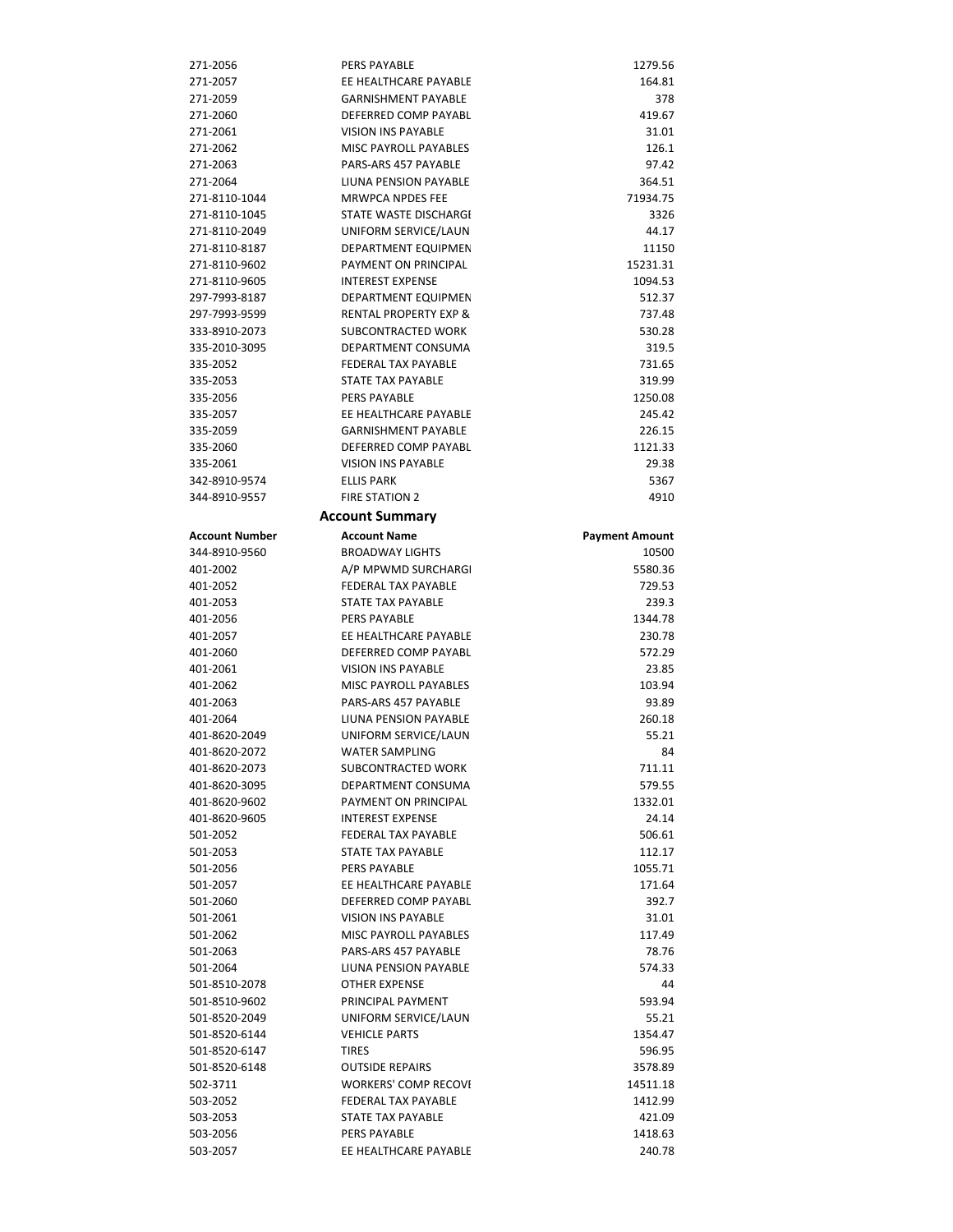| 503-2060                   | DEFERRED COMP PAYABL           | 225                   |
|----------------------------|--------------------------------|-----------------------|
| 503-2061                   | <b>VISION INS PAYABLE</b>      | 18.02                 |
| 503-2063                   | PARS-ARS 457 PAYABLE           | 799.36                |
| 503-4010-1030              | CONSULTANT                     | 500                   |
| 601-2190                   | RETIREES DEPENDENT ME          | 410.98                |
| 601-2312                   | SRD PHASE II ENCLAVE SH        | 14430                 |
| 670-2120-1030              | CONSULTANT                     | 6135                  |
| 670-2130-1030              | <b>CONSULTING COSTS</b>        | 12515                 |
| 951-2052                   | FEDERAL TAX PAYABLE            | 1205.32               |
| 951-2053                   | STATE TAX PAYABLE              | 420.17                |
| 951-2056                   | <b>PERS PAYABLE</b>            | 2004.94               |
| 951-2057                   | EE HEALTHCARE PAYABLE          | 368.86                |
| 951-2060                   | DEFERRED COMP PAYABL           | 757.67                |
| 951-2061                   | <b>VISION INS PAYABLE</b>      | 43.76                 |
| 951-2062                   | <b>MISC PAYROLL PAYABLES</b>   | 226.41                |
| 951-2063                   | PARS-ARS 457 PAYABLE           | 152.83                |
| 951-2064                   | LIUNA PENSION PAYABLE          | 520                   |
| 951-8820-2049              | UNIFORM SERVICE / LAUI         | 70.76                 |
| 951-8820-3095              | DEPARTMENT CONSUMA             | 233.28                |
| 951-8820-4122              | DUES AND MEMBERSHIPS           | 2500                  |
| 951-8820-9602              | PRINCIPAL                      | 308.87                |
|                            | <b>Account Summary</b>         |                       |
| <b>Account Number</b>      | <b>Account Name</b>            | <b>Payment Amount</b> |
| 951-8820-9605              | <b>INTEREST EXPENSE</b>        | 5.6                   |
| 953-2061                   | <b>VISION INS PAYABLE</b>      | 0.06                  |
| 973-2062                   | <b>MISC PAYROLL PAYABLES</b>   | 1.43                  |
| 973-9710-9526              | AFFORDABLE HOUSING             | 75.51                 |
|                            | <b>Project Account Summary</b> |                       |
| <b>Project Account Key</b> |                                | <b>Payment Amount</b> |
| **None**                   |                                | 696437.03             |
| 5005009 AA                 |                                | 3216.33               |
| 5005012 AA                 |                                | 33.38                 |
| 5005014 AA                 |                                | 790.96                |
| 5005015 AA                 |                                | 1560.55               |
| 5005060 AA                 |                                | 415.96                |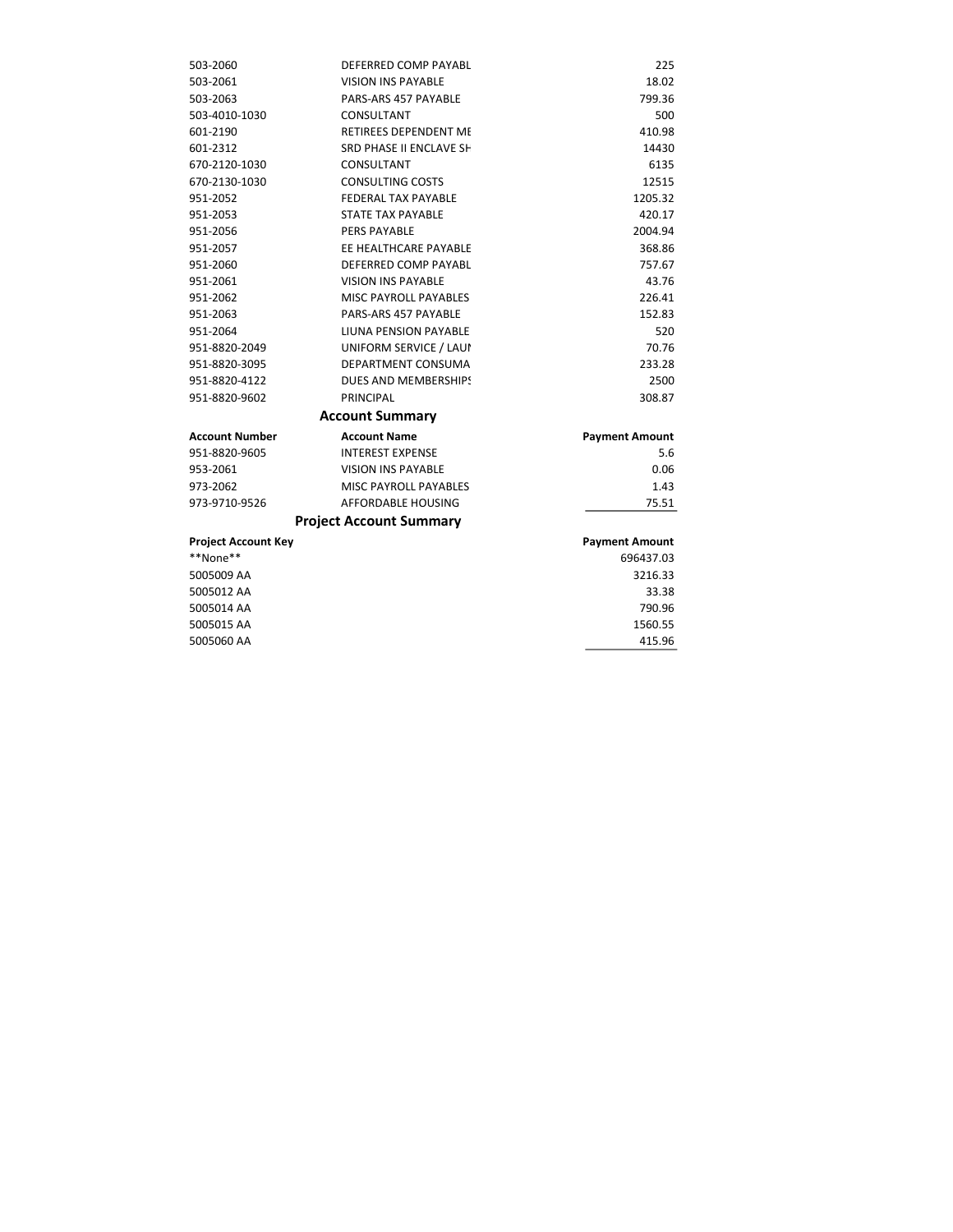

**Fund: 100 - GENERAL FUND**

# **Distribution Report**

Seaside, CA Payroll Set: 01 Expense Range - Payment Range 02/12/2022-02/25/2022

| 100-2010-0001                  | SALARIES                        | 19,018.93  |
|--------------------------------|---------------------------------|------------|
| 100-2010-0018                  | <b>AUTO ALLOWANCE</b>           | 200.00     |
| 100-2021-0001                  | SALARIES                        | 4,284.24   |
| 100-2031-0001                  | SALARIES                        | 8,095.53   |
| 100-2031-0020                  | PART-TIME HOURLY WAGES          | 5,595.95   |
| 100-2031-0041                  | MEDICAL INSURANCE               | 46.15      |
| 100-3010-0001                  | <b>SALARIES</b>                 | 10,949.56  |
| 100-5110-0001                  | SALARIES                        | 23,033.77  |
| 100-5110-0041                  | MEDICAL INSURANCE               | 46.15      |
| 100-6110-0001                  | SALARIES                        | 29,393.23  |
| 100-6110-0002                  | <b>OVERTIME</b>                 | 158.12     |
| 100-6110-0004                  | <b>UNIFORM ALLOWANCE</b>        | 324.00     |
| 100-6110-1029                  | <b>TRAINING &amp; EDUCATION</b> | 383.88     |
| 100-6120-0001                  | SALARIES                        | 111,783.18 |
| 100-6120-0002                  | <b>OVERTIME</b>                 | 8,651.23   |
| 100-6120-0004                  | UNIFORM ALLOWANCE               | 632.68     |
| 100-6120-0022                  | <b>BONUS</b>                    | 10,000.00  |
| 100-6130-0001                  | SALARIES                        | 34,563.56  |
| 100-6130-0002                  | <b>OVERTIME</b>                 | 5,044.53   |
| 100-6130-0004                  | UNIFORM ALLOWANCE               | 193.82     |
| 100-6150-0001                  | <b>SALARIES</b>                 | 3,910.77   |
| 100-6150-0004                  | <b>UNIFORM ALLOWANCE</b>        | 36.00      |
| 100-6150-1029                  | <b>TRAINING</b>                 | 154.00     |
| 100-6610-0001                  | SALARIES                        | 10,234.02  |
| 100-6610-0004                  | UNIFORM ALLOWANCE               | 37.38      |
| 100-6640-0001                  | SALARIES                        | 112,918.92 |
| 100-6640-0002                  | <b>OVERTIME</b>                 | 41,543.65  |
| 100-6640-0004                  | UNIFORM ALLOWANCE               | 2,069.24   |
| 100-6640-1033                  | <b>FITNESS PROGRAM</b>          | 90.00      |
| 100-7110-0001                  | SALARIES                        | 4,514.41   |
| 100-7110-0020                  | PART-TIME HOURLY WAGES          | 1,997.23   |
| 100-7210-0001                  | SALARIES                        | 10,629.34  |
| 100-7220-0001                  | SALARIES                        | 6,509.49   |
| 100-7310-0001                  | SALARIES                        | 7,267.28   |
| 100-7310-0020                  | PART-TIME HOURLY WAGES          | 2,059.11   |
| 100-7410-0001                  | SALARIES                        | 8,441.53   |
| 100-7410-4202                  | RENTAL ASSISTANCE PRGM          | 1,805.12   |
| 100-8310-0001                  | SALARIES                        | 3,802.85   |
| 100-8310-0002                  | <b>OVERTIME</b>                 | 1,488.27   |
| 100-8310-0097                  | UNALLOCATED PAGER               | 2,434.23   |
| 100-8410-0001                  | SALARIES                        | 1,201.24   |
| 100-8420-0001                  | SALARIES                        | 6,930.07   |
| 100-8430-0001                  | SALARIES                        | 697.85     |
| 100-8440-0001                  | SALARIES                        | 4,866.87   |
| 100-8450-0001                  | SALARIES                        | 279.50     |
| 100-8910-0001                  | SALARIES                        | 14,651.43  |
| 100-9100-0001                  | SALARIES                        | 9,384.93   |
| 100-9100-0020                  | PART-TIME HOURLY WAGES          | 2,907.04   |
| 100-9100-0041                  | MEDICAL INSURANCE               | 46.15      |
| 100-9105-0001                  | SALARIES                        | 2,398.97   |
|                                |                                 |            |
| 100-9105-0020<br>100-9200-0001 | PART-TIME HOURLY WAGES          | 6,960.52   |
|                                | SALARIES                        | 3,019.44   |
| 100-9200-0020                  | PART-TIME HOURLY WAGES          | 5,728.16   |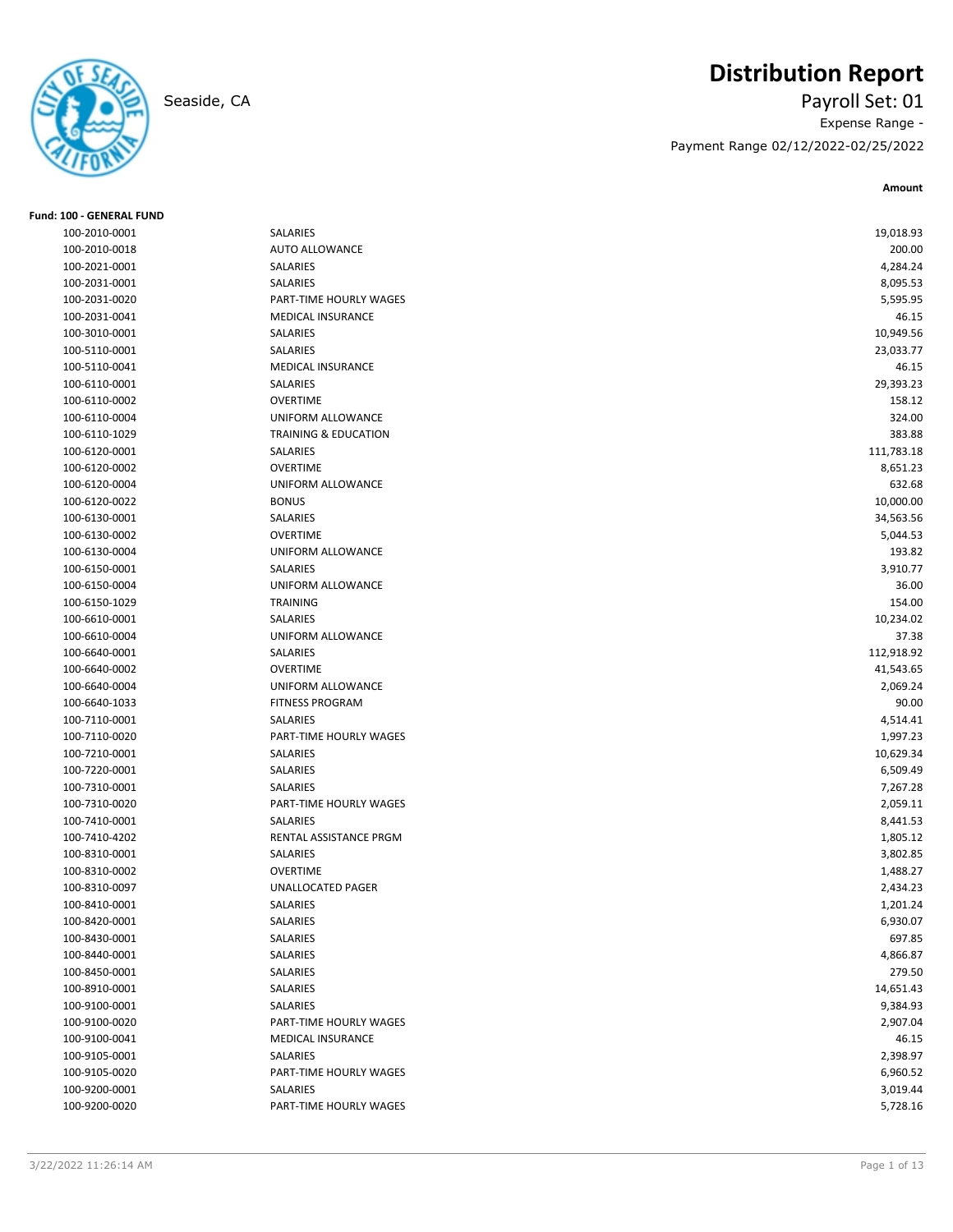#### **Distribution Report Expense Range: - Payment Range: 02/12/2022-02/25/2022**

| 131.00     |                                          | <b>TRAINING &amp; EDUCATION</b> | 100-9200-1029 |
|------------|------------------------------------------|---------------------------------|---------------|
| 262.00     |                                          | <b>MEETINGS &amp; TRAVEL</b>    | 100-9200-4121 |
| 8,013.91   |                                          | SALARIES                        | 100-9250-0001 |
| 2,953.72   |                                          | SALARIES                        | 100-9310-0001 |
| 10,719.77  |                                          | PART-TIME HOURLY WAGES          | 100-9310-0020 |
| 1,949.60   |                                          | PART-TIME HOURLY WAGES          | 100-9320-0020 |
| 3,476.84   |                                          | PART-TIME HOURLY WAGES          | 100-9330-0020 |
| 3,596.50   |                                          | PART-TIME HOURLY WAGES          | 100-9340-0020 |
| 3,748.08   |                                          | PART-TIME HOURLY WAGES          | 100-9350-0020 |
| 11,159.11  |                                          | PART-TIME HOURLY WAGES          | 100-9400-0020 |
| 4,277.50   |                                          | PART-TIME HOURLY WAGES          | 100-9500-0020 |
| 603,701.55 | Fund 100 - GENERAL FUND Total: 13.034.28 |                                 |               |
|            |                                          |                                 |               |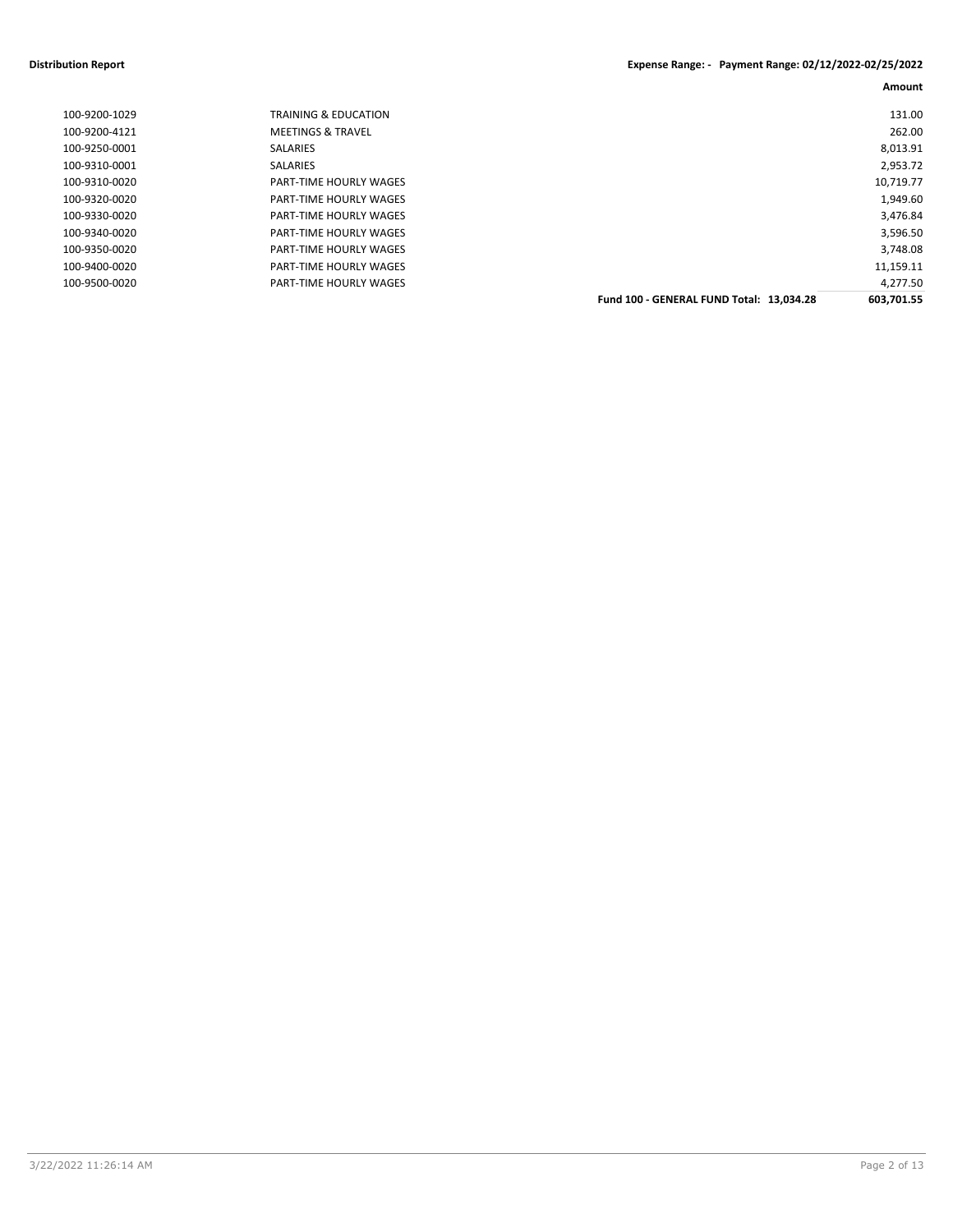#### **Fund: 113 - POMA & DMDC FUND**

| 113-8730-0001 | SALARIES                 |                                    |        | 13.847.78 |
|---------------|--------------------------|------------------------------------|--------|-----------|
| 113-8730-0041 | <b>MEDICAL INSURANCE</b> |                                    |        | 46.15     |
|               |                          | Fund 113 - POMA & DMDC FUND Total: | 336.50 | 13,893.93 |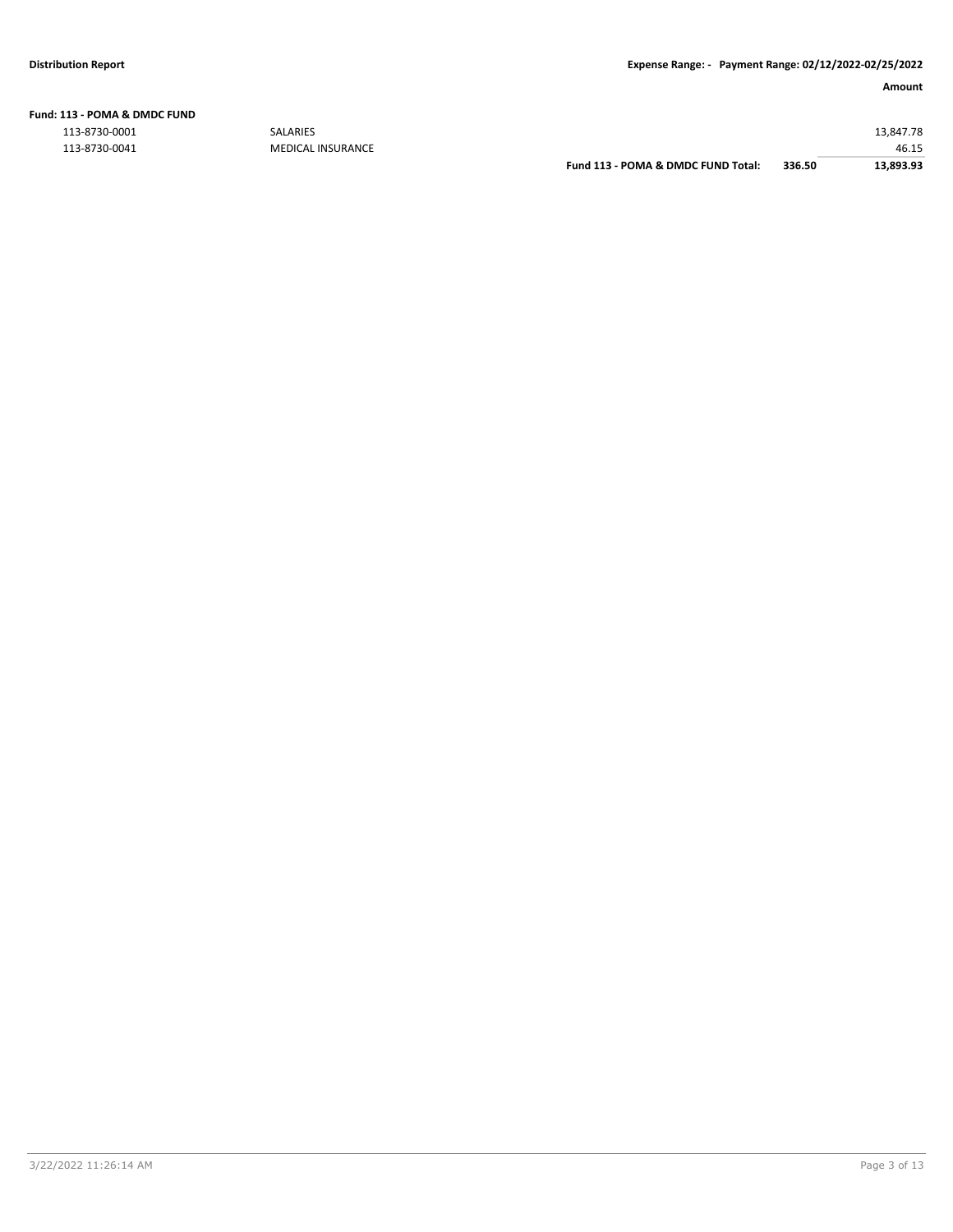**Fund: 200 - CDBG FUND** 200-5410-0001 SALARIES 747.33

**Fund 200 - CDBG FUND Total: 15.60 747.33**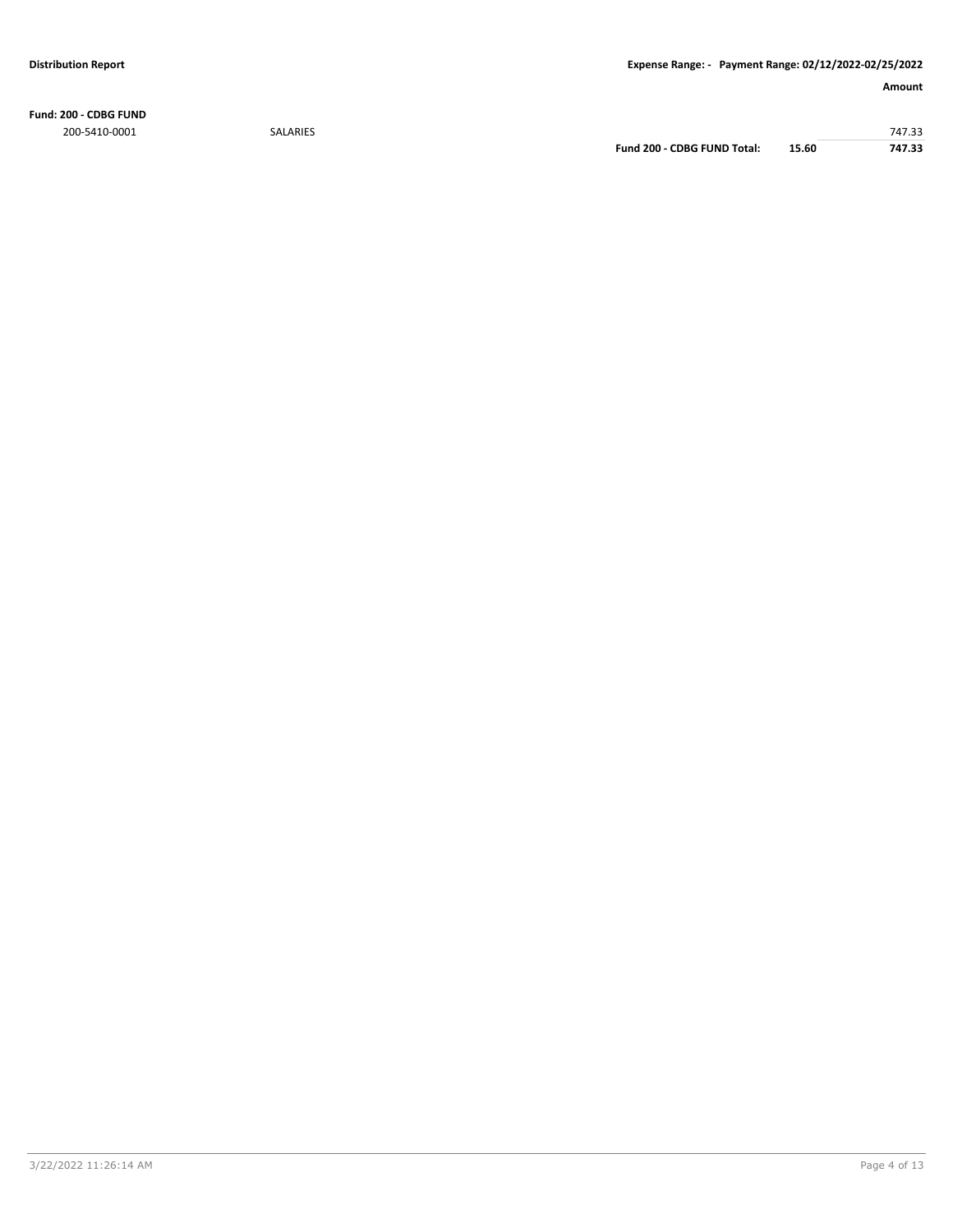**Fund: 210 - STREETS FUND**

#### **Distribution Report Expense Range: - Payment Range: 02/12/2022-02/25/2022**

| <b>210 - STREETS FUND</b> |                 |                                |        |           |
|---------------------------|-----------------|--------------------------------|--------|-----------|
| 210-8110-0001             | <b>SALARIES</b> |                                |        | 12.551.69 |
| 210-8420-0001             | <b>SALARIES</b> |                                |        | 2,259.78  |
|                           |                 | Fund 210 - STREETS FUND Total: | 433.57 | 14.811.47 |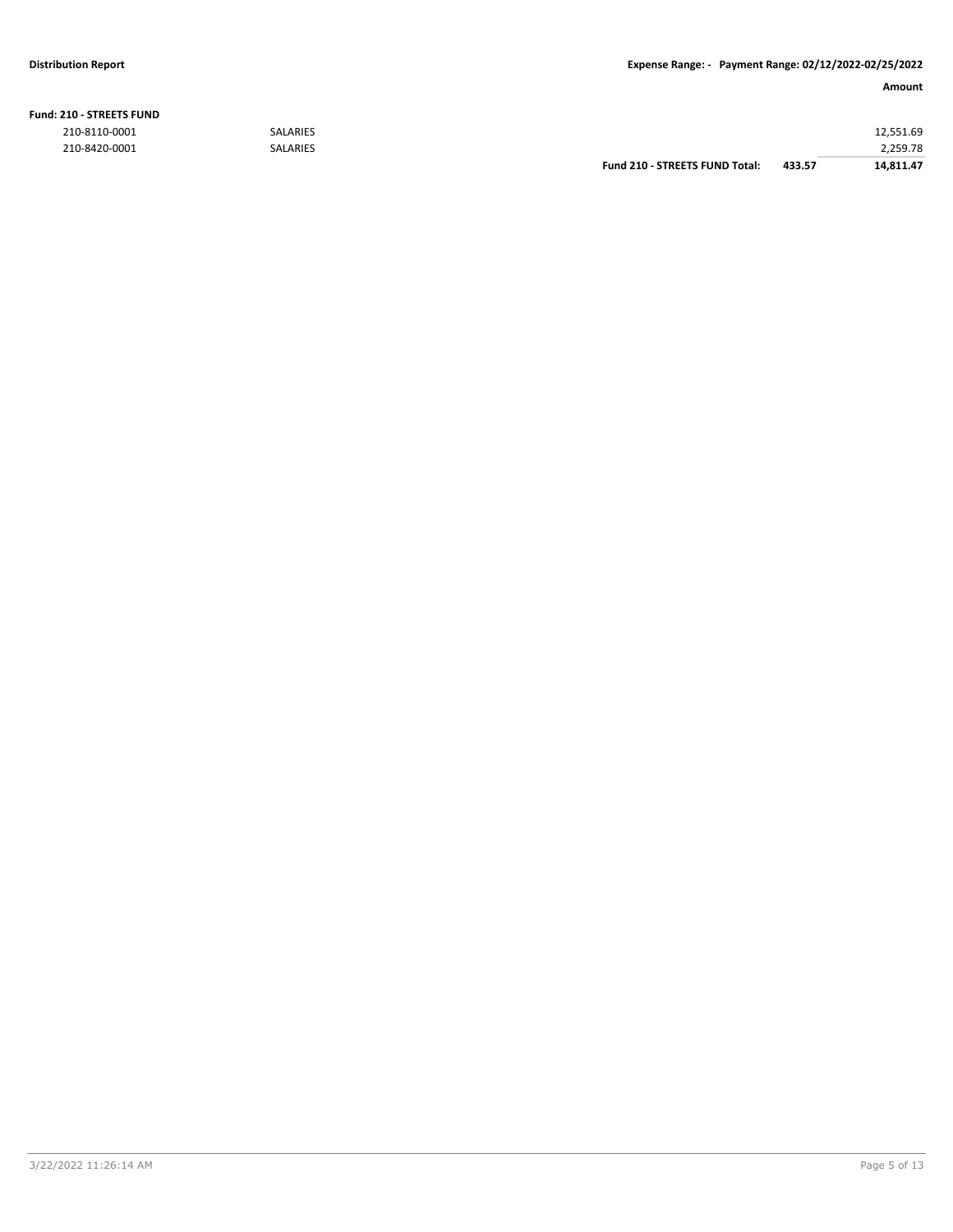#### **Fund: 246 - CITY AFFORDABLE HOUSING FUND**

246-2010-0001 SALARIES 4,700.48

**Fund 246 - CITY AFFORDABLE HOUSING FUND Total: 80.00 4,700.48**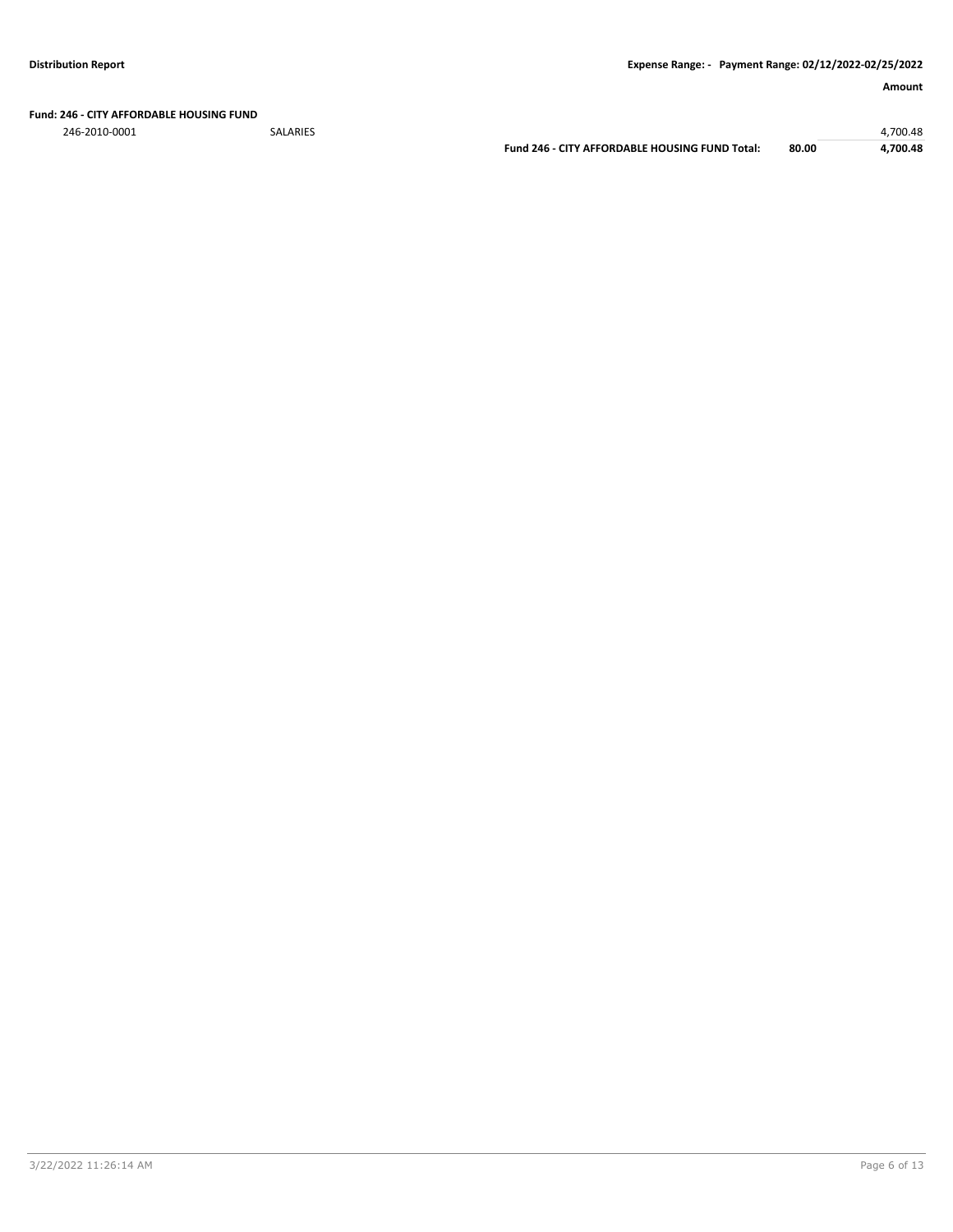| <b>271 - STORMWATER FUND</b> |                 |                                          |        |          |
|------------------------------|-----------------|------------------------------------------|--------|----------|
| 271-8110-0001                | <b>SALARIES</b> |                                          |        | 6,335.83 |
| 271-8110-0002                | OVERTIME        |                                          |        | 22.10    |
|                              |                 | <b>Fund 271 - STORMWATER FUND Total:</b> | 179.65 | 6.357.93 |

### **Fund: 271 - STORMWATER FUND**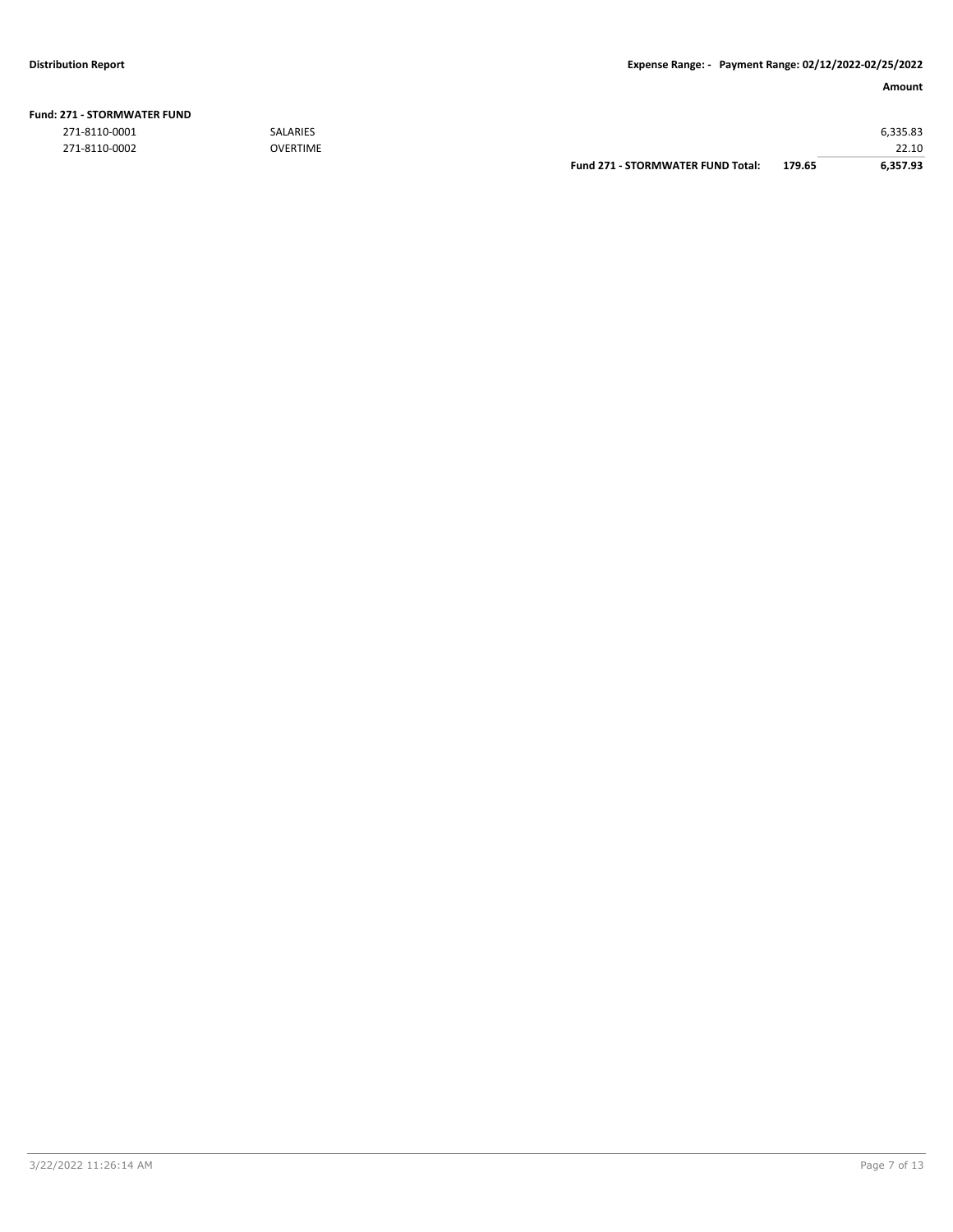**Fund: 335 - ESCA (FORA)** 335-2010-0001 SALARIES 8,704.48

**Fund 335 - ESCA (FORA) Total: 160.00 8,704.48**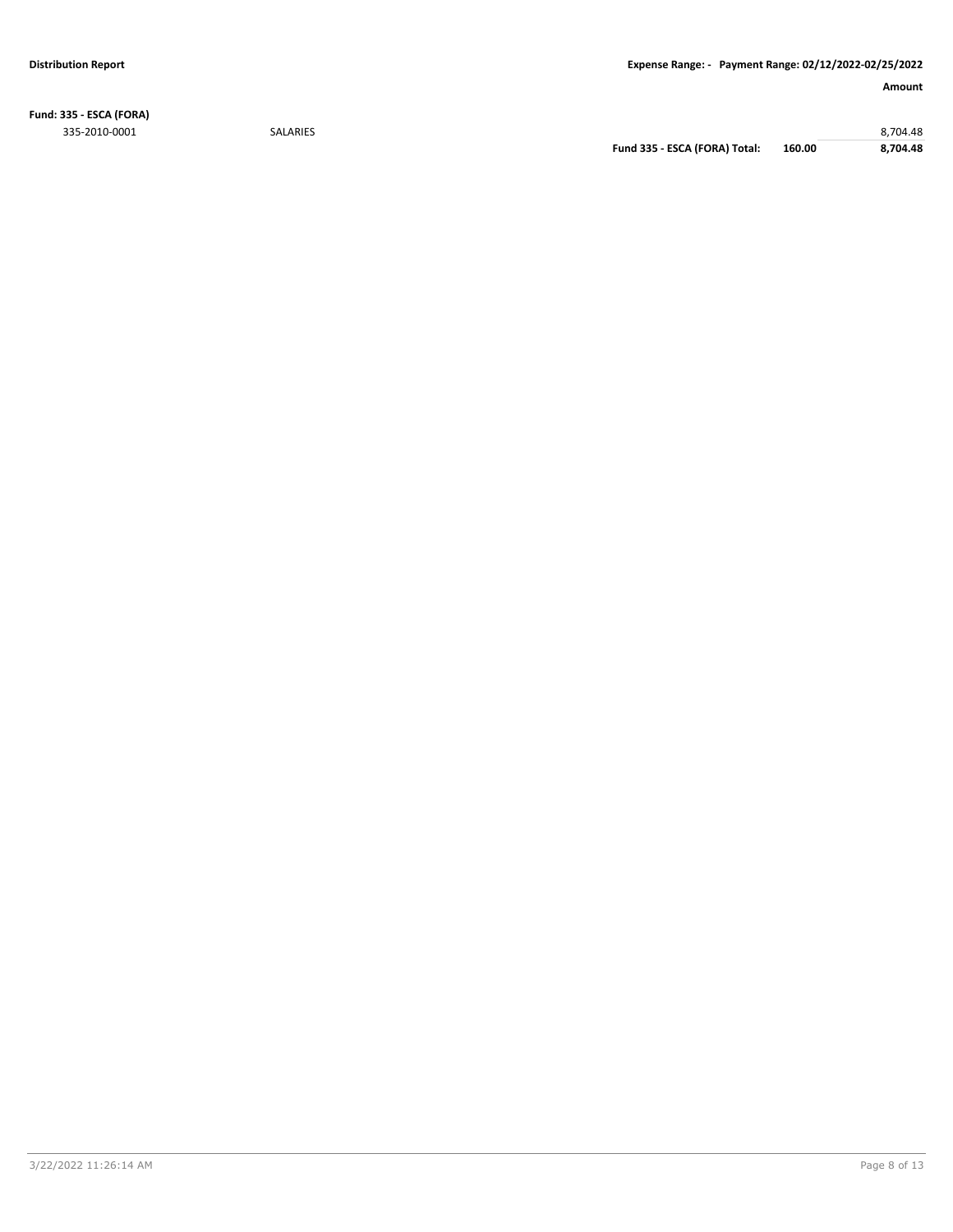#### **Fund: 401 - WATER FUND**

| 401-8610-0001 | <b>SALARIES</b> |                              |        | 478.50   |
|---------------|-----------------|------------------------------|--------|----------|
| 401-8620-0001 | SALARIES        |                              |        | 7,899.42 |
| 401-8620-0002 | <b>OVERTIME</b> |                              |        | 103.15   |
|               |                 | Fund 401 - WATER FUND Total: | 225.61 | 8,481.07 |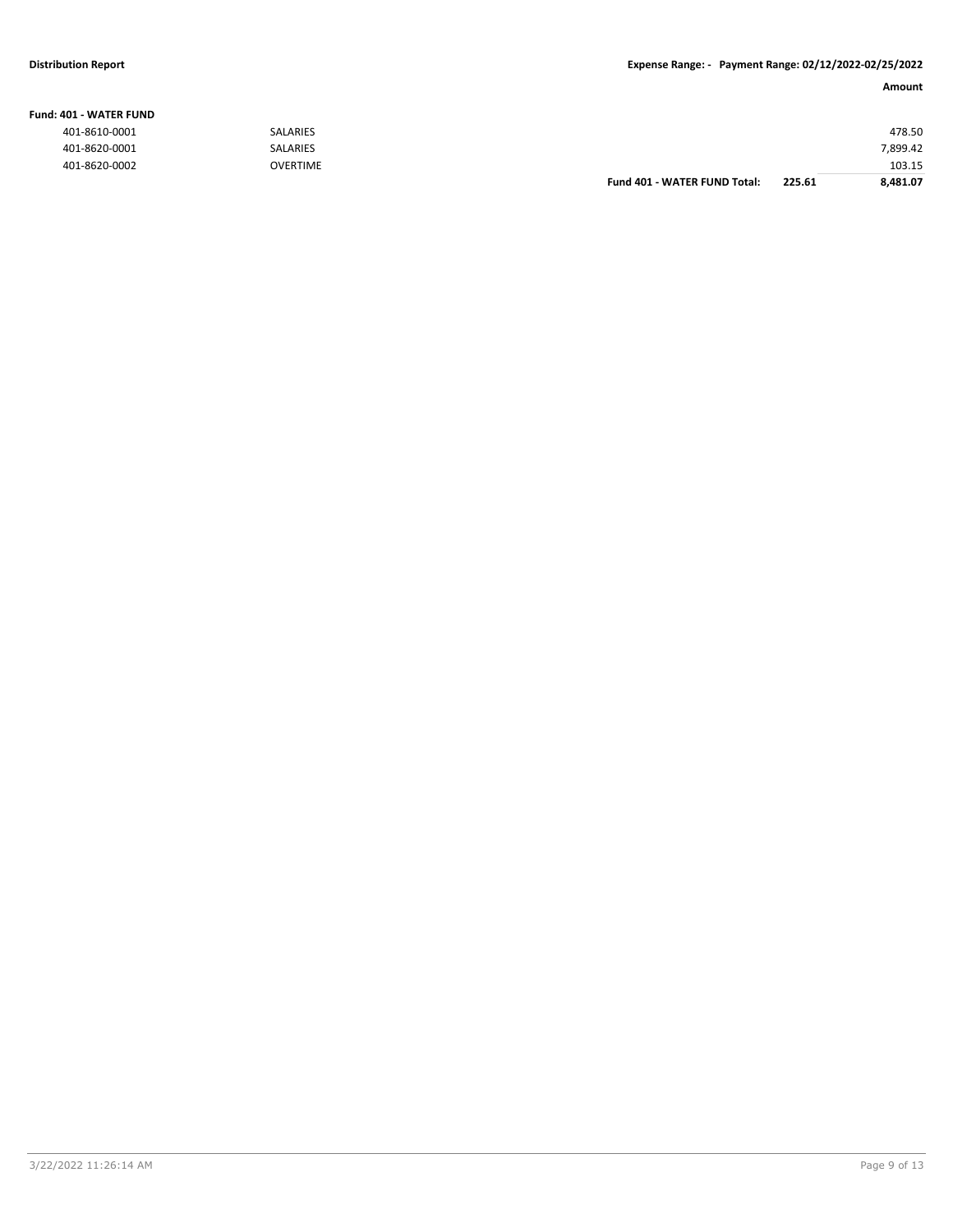| Fund: 501 - EQUIPMT MAINT FUND |  |
|--------------------------------|--|
|--------------------------------|--|

|               |                 | Fund 501 - EQUIPMT MAINT FUND Total: | 167.50 | 6.418.69 |
|---------------|-----------------|--------------------------------------|--------|----------|
| 501-8520-0001 | <b>SALARIES</b> |                                      |        | 5,866.83 |
| 501-8510-0001 | <b>SALARIES</b> |                                      |        | 551.86   |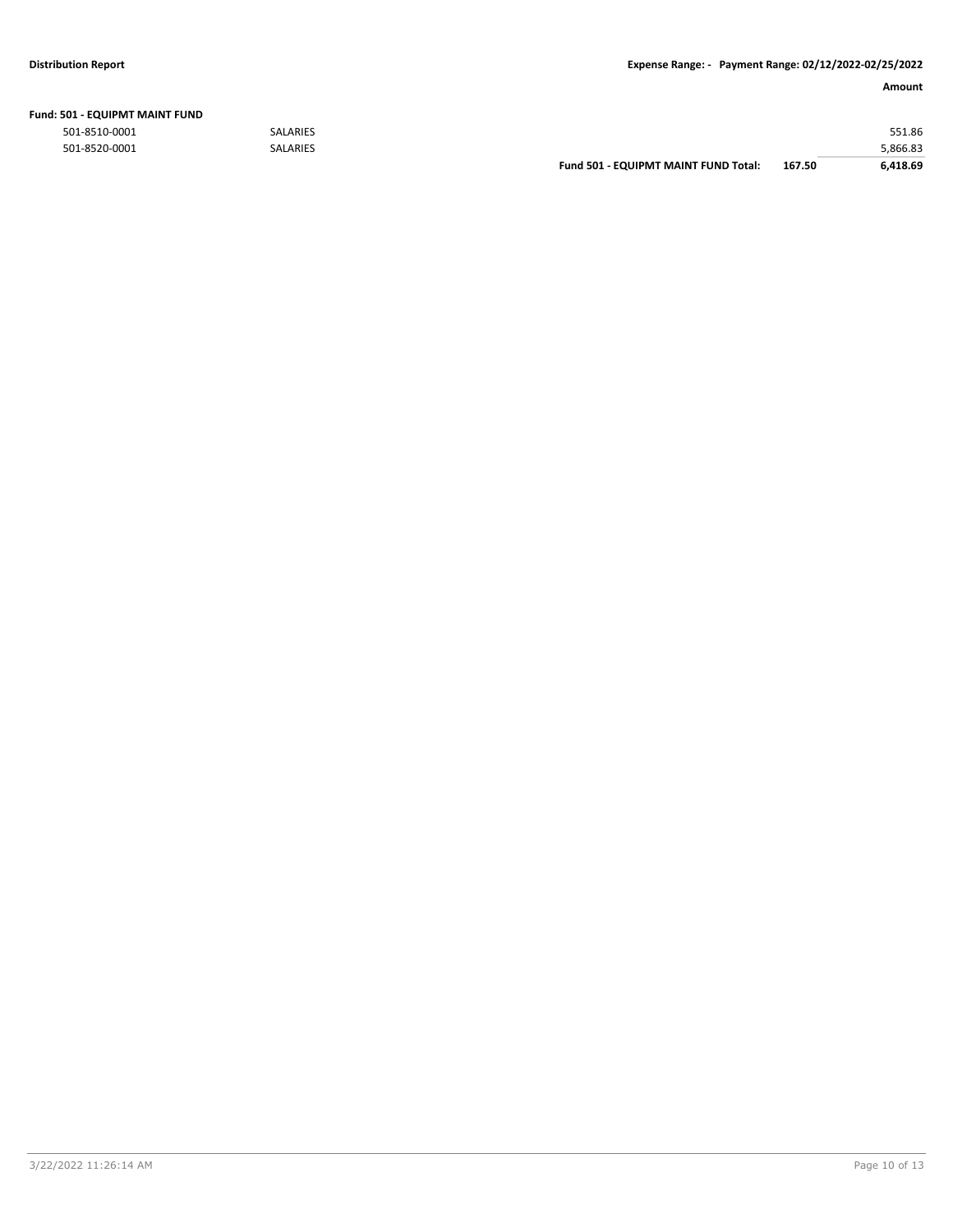**Fund: 503 - MIS FUND**

| Fund 503 - MIS FUND Total: | 160.00 | 8.540.23 |
|----------------------------|--------|----------|
|                            |        | 46.15    |
|                            |        | 8,494.08 |
|                            |        |          |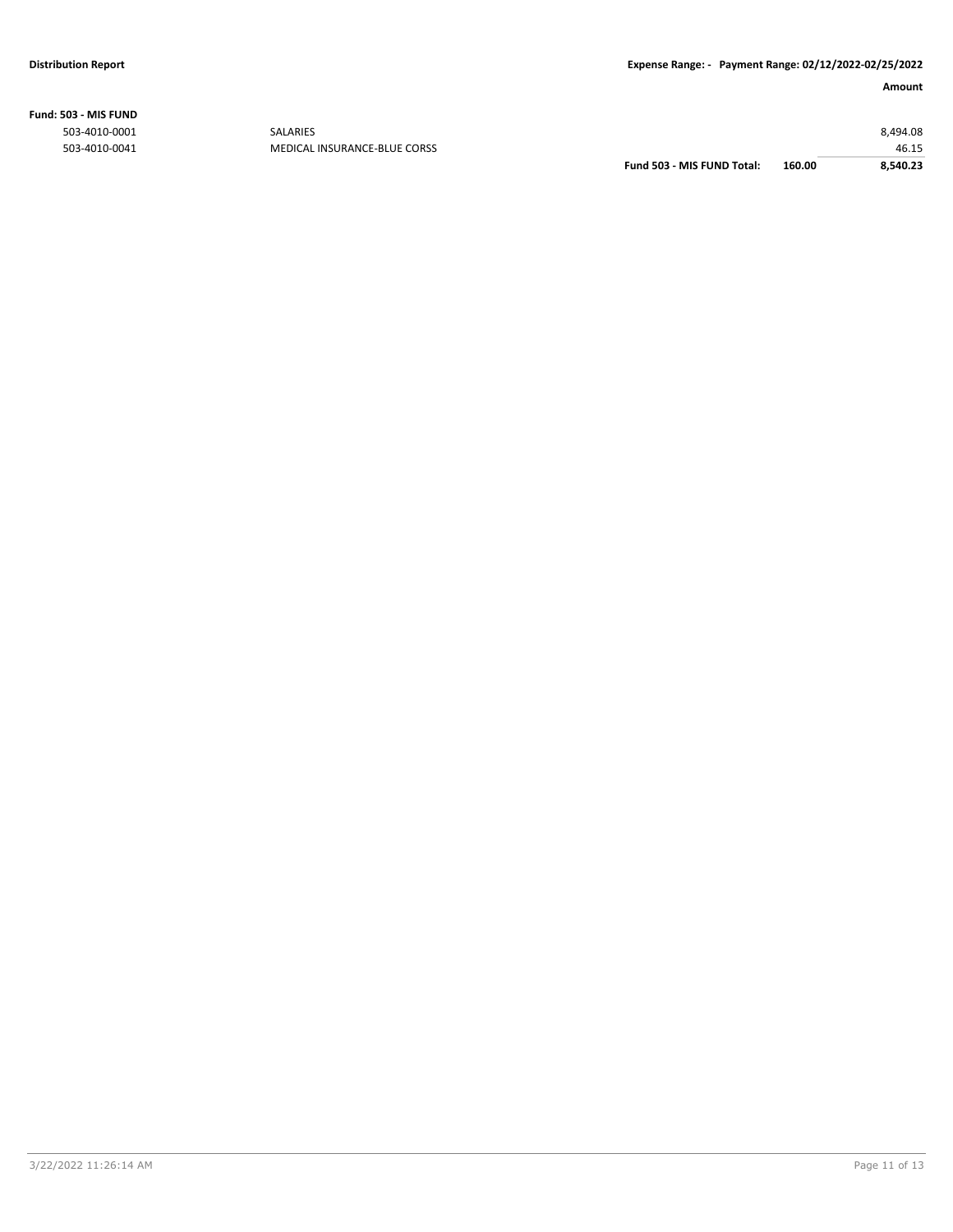#### **Distribution Report Expense Range: - Payment Range: 02/12/2022-02/25/2022**

| Amount |
|--------|
|--------|

| Fund: 951 - SAN. DISTRICT GEN. FUND |                 |                                           |        |           |
|-------------------------------------|-----------------|-------------------------------------------|--------|-----------|
| 951-8810-0001                       | <b>SALARIES</b> |                                           |        | 1,798.01  |
| 951-8820-0001                       | <b>SALARIES</b> |                                           |        | 12,019.95 |
| 951-8820-0002                       | <b>OVERTIME</b> |                                           |        | 22.10     |
|                                     |                 | Fund 951 - SAN, DISTRICT GEN, FUND Total: | 362.24 | 13.840.06 |